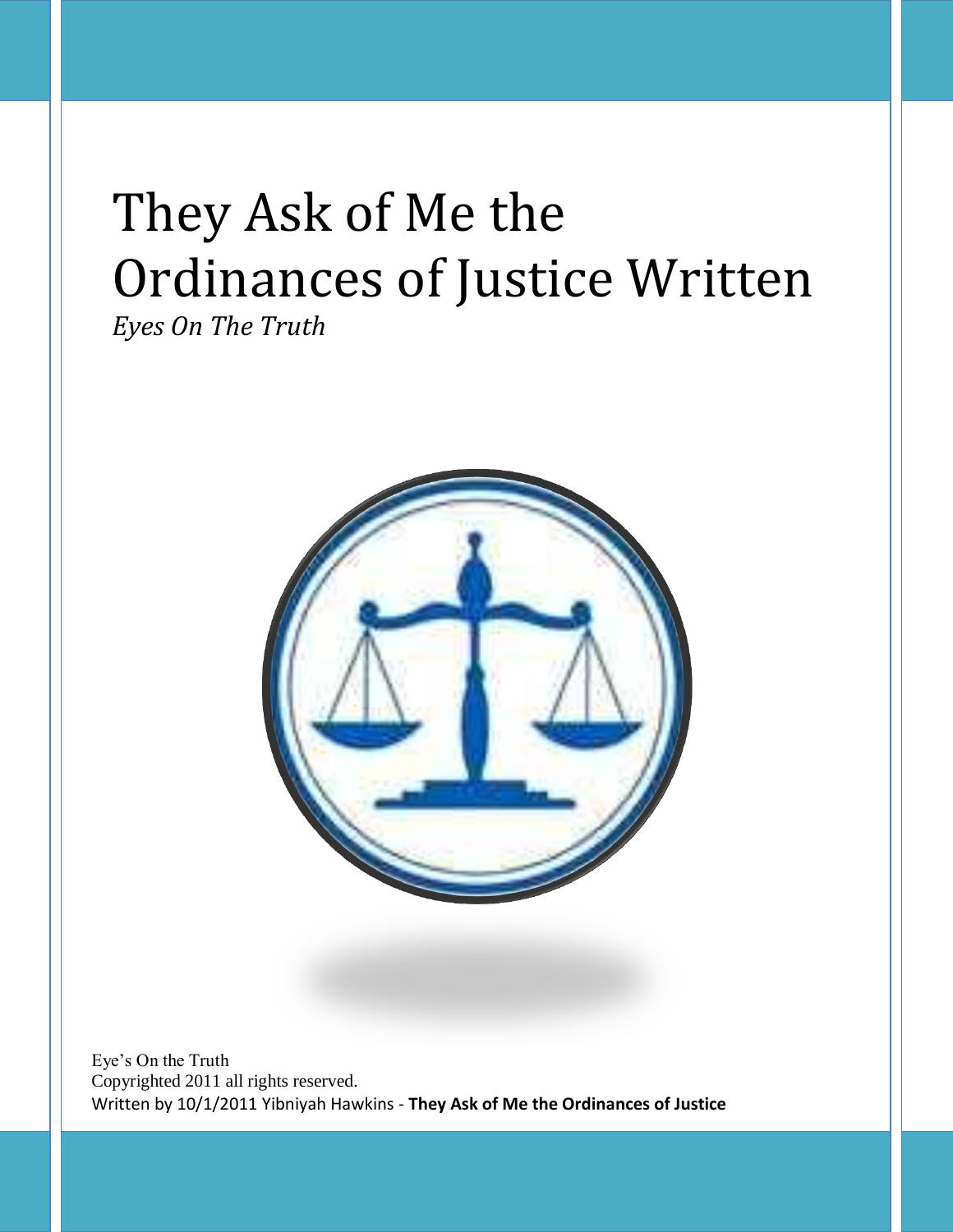## **They Ask of Me the Ordinances of Justice**

Written by 10/1/2011 Yibniyah Hawkins

**The intent of this work is to reveal to mankind the only authorize governmental system with the capability to establish in the earth truth, justice, and peace. The government of Yahweh known as the Government of Peace will establish peace amongst the nations. This work will reveal the reason for the cures we are encounter today amongst nations. The judgments of the Kingdom of Yahweh will be explained to display their usefulness within our governments. The judgments written in scripture were designed to establish true justice within our governmental systems, when they are regarded by our leaders as a means to resolve our national and global problems. The leaders of the nations must adopt the judicial system given to Mosheh, so man may learn true justice. Throughout history the governments of man have strongly opposed the Laws of Yahweh as the only body of law that can solve the problems within their governments. When Yahweh's Laws, Statues, Ordinances, and Judgments are examined, their intrinsic qualities and moral principles are clearly seen. The nations of the earth would eliminate many of their problems if they would accept and obey the Laws of Peace written for our learning.** 

**1** In that day shall this song be sung in the land of Judah; we have a strong city; salvation will *Yahweh*  appoint *for* walls and bulwarks. **<sup>2</sup>** Open ye the gates, that the righteous nation which keepeth the truth may enter in. **<sup>3</sup>** Thou wilt keep *him* in perfect peace, *whose* mind *is* stayed *on thee*: because he trusteth in thee. **<sup>4</sup>** Trust in Yahweh forever: for in Yahweh Almighty *is* everlasting strength: **<sup>5</sup>** For he(**His Judgments**) bringeth down them that dwell on high; the lofty city, he layeth it low; he layeth it low, *even* to the ground; he bringeth it *even* to the dust. **<sup>6</sup>** The foot shall tread it down, *even*  the feet of the poor, *and* the steps of the needy. **<sup>7</sup> The way of the just** *is* **uprightness: thou, most upright, dost weigh the path of the just. <sup>8</sup> Yea, in the way of thy judgments, O Yahweh, have we waited for thee; the desire of** *our* **soul** *is* **to thy name, and to the remembrance of thee. <sup>9</sup> With my soul have I desired thee in the night; yea, with my spirit within me will I seek thee early: for when thy judgments** *are* **in the earth, the inhabitants of the world will learn righteousness.** Isaiah 26:1-9 (KJV)

**<sup>1</sup>** And Moses called all Israel, and said unto them, Hear, O Israel, the statutes and judgments which I speak in your ears this day, that ye may learn them, and keeps, and does them. **<sup>2</sup>** Yahweh our Father made a covenant with us in Horeb. **<sup>3</sup>** Yahweh made not this covenant with our fathers, but with us, *even* us, who *are* all of us here alive this day. Deut 5:1-3 (KJV)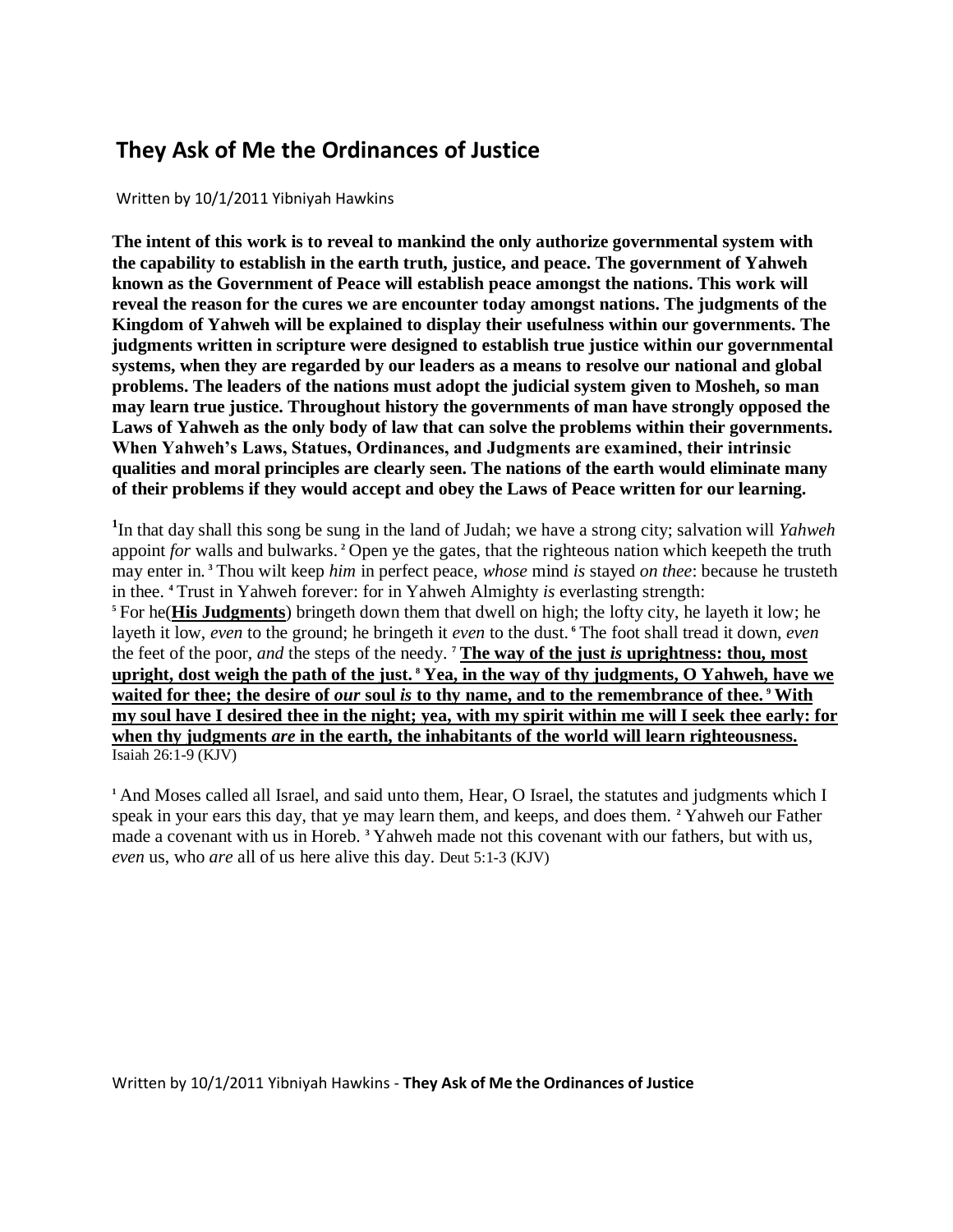## **A Forgotten History**

American history has preserved for us some very important information regarding a group of men and women, who came to this land we call America. They were known as Puritans (separatist) they had a different vision for this country, one still unheeded today. They suffered severe persecution from governmental and religious leaders at that time. These brave men and women fled from England a country controlled by the Roman Catholic Church, had determine in their minds to escape to a land where they could establish the Laws of Mosheh, as the ruling law of their government. The Puritans were determine to establish a haven for Yahweh's elect, were they could be assured protection and peacefully live by the laws given to Mosheh. They were a people whose movement would establish a place for a elect people, identified as the true Israelites.

The Puritans were known has Separatist because they rejected the federal covenant, however their children of the second and third generation adopted the federal system. Unlike their forefathers they renounced the vision that would establish the laws of Yahweh has the governing laws of the land. However they accepted a superficial view of the vision of their forefathers; they begin to accept the capitalist and federal system. This generation accepted a very minute portion of their forefather's vision, establishing instead our constitution based on Judeo-Christian principles. In the generation of Richard Mather, Edward Winslow, John Elliot and Ephraim Hut the vision was intact the communities were beginning to prospering. This quickly change under the rule of Charles II, they become a beacon unheeded by the world, a city on hill that no one noticed. A people left alone in the New World called America, their children embodied (the Renaissance- a geo- mythology) as it suited their own purposes. Greed and the pursuit of worldly possession took over their lives as they adopted European ideals and concepts of blissfulness, this lead to their moral decline. In the years 1660's-1670 there grow several crisis's that destroyed the vision:

- 1. The restoration of Charles II,
- 2. Decline of faith among the Puritans, and their children.

The alliance of Indian nations to reclaim their land, also brought the ideal of the vision to an end, wars between the Indians and the new settlers grow fierce day by day. The Puritans and their offspring's fought these battles with the belief; they were reclaiming the land by promise. They vision this land as the conquering of the New Canaan, a land reserved from the beginning for the latter day elect nation who Yahweh will gather from Europe, Babylon, and Egypt.

History reveals there were other explores and colonist who brought aspiration of blissfulness to this land and claimed the land in the honor of Christianity. They exalted the superiority of European Christianity in this land and justified their invasion of the America's through the European concept of progression of the nations. The generation that followed the first settlers of the Puritans corrupted the vision of a American Israel governed by the Laws of Yahweh, instead adopted the federal vision known now to have serious flaws. The vision of their forefathers could never be comprehended in fact, however they reserved for us the latter day elect people a accomplishable goal, to establish **a Alternative Cultural Authority.** *A Cultural Authority established to incriminate, indict, prosecute and reprimand all governments of the earth*. This authority I will address throughout this work has derived not from the earth, but from the Kingdom of Heaven. The Alternative Cultural Authority will restore to the governments of man true religion, dissolving the issues we face today within our governments.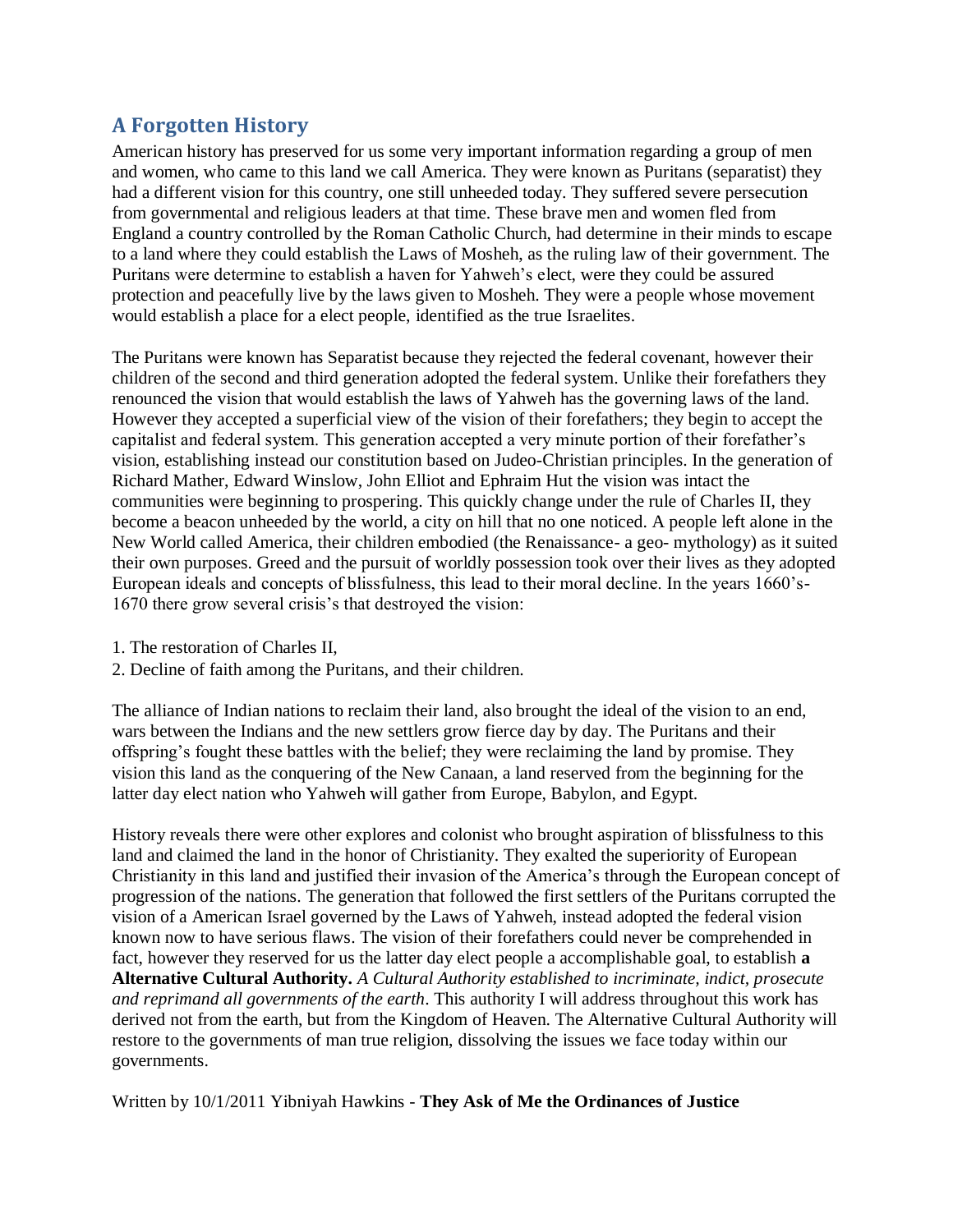## **The Origin of Judgment and the Judicial System**

The laws of the government of Yahweh served as a connecting link between ancient and present day judicial systems. The laws of Yahweh are shown to have a powerful and compelling impact on the advancement of government, however the governmental systems today have only utilize a minute aspects of Yahweh's Government of Peace. The governments of man have not understood all the capabilities of Yahweh's government to establish true moral character, and its ability to foster peace amongst the nations. Yahweh's judicial system remains unrecognized today for its essential moral principles, design to regulate the conduct of its leaders, causing them to rule as Yahweh rules. The Ten Commandments given to Mosheh are accepted at this time by all nations, without the Ten Commandments the law makers would not have a foundation on which to legislate laws to govern their societies. The Ten Commandments were given to the nations as means to preserve them from total anarchy, establishing amongst them moral laws for their continued existence. Would it be unreasonable to say? Many governments borrowed their regulations from the Holy Scriptures. The Constitution of United States of America was influence by the Laws of the Holy Scriptures. In early colonial periods the laws of the Holy Scriptures were regarded as the supreme law of the land, several colonies adopted many of their laws from the Mosaic Law.

 $\Box$  The Plymouth Colony in 1636 adopted a small body of law's largely based upon the laws of the Israelites.

 $\Box$  The New Haven Colony of 1639 had determined amongst themselves the word of Yahweh should be the only rule of law ordering the affairs of government.

The Massachusetts Colony was known as a Bible Commonwealth; the Law of the ancient Hebraic order was very important for guiding the public polity of the Bay Colony. This is evident for everyone to see in (The Book of Laws of 1648) many of the statues found within this book were base wholly on the Laws of Yahweh.

In the early 1900's many lawyers and Judges frequently refer to and quote from the Holy Scriptures in trail cases*. (Judge Nathaniel Freemen made a charge to the Grand Jury at the Court of General Sessions of the Peace held at Barnstable Massachusetts: March Term the year 1802) and I quote: (The laws of the Judicial System embraced in the Holy Scripture must be respected as a high authority in all our courts. And it cannot be thought improper for officers and leaders of our own government to acknowledge their obligation to be governed by its rules.)* 

The above statement of Judge Nathaniel Freemen reveals to the leaders of our nations, how significant the Laws of Yahweh are in governing not only the government, but the leaders also.

It is absolutely a necessity for the establishment of true government, without it we would have governments' permitting everyone to do what they think is right in their own minds. The most important achievement for any government is to establish true justice, if justice is totally removed from our governments' greed and negligence would abound. The greed would cause the governments to evolve into bands of robbers and thieves. The principal duty of all governments is to secure for all people safety, health, lasting morals, order and prosperity. These things can only be achieved when the governments of this world adopt Yahweh's Governmental system, as a model to be replicated throughout the nations. Yahweh's government is shown to be directed according to just laws immutable by nature; they establish order, harmony and perfect peace. Yahweh's government will establish judges in every nation, given them power to judge all activity within the nations, inspiring the nations to turn from their sins and embrace Yahweh's righteous laws. This work is not to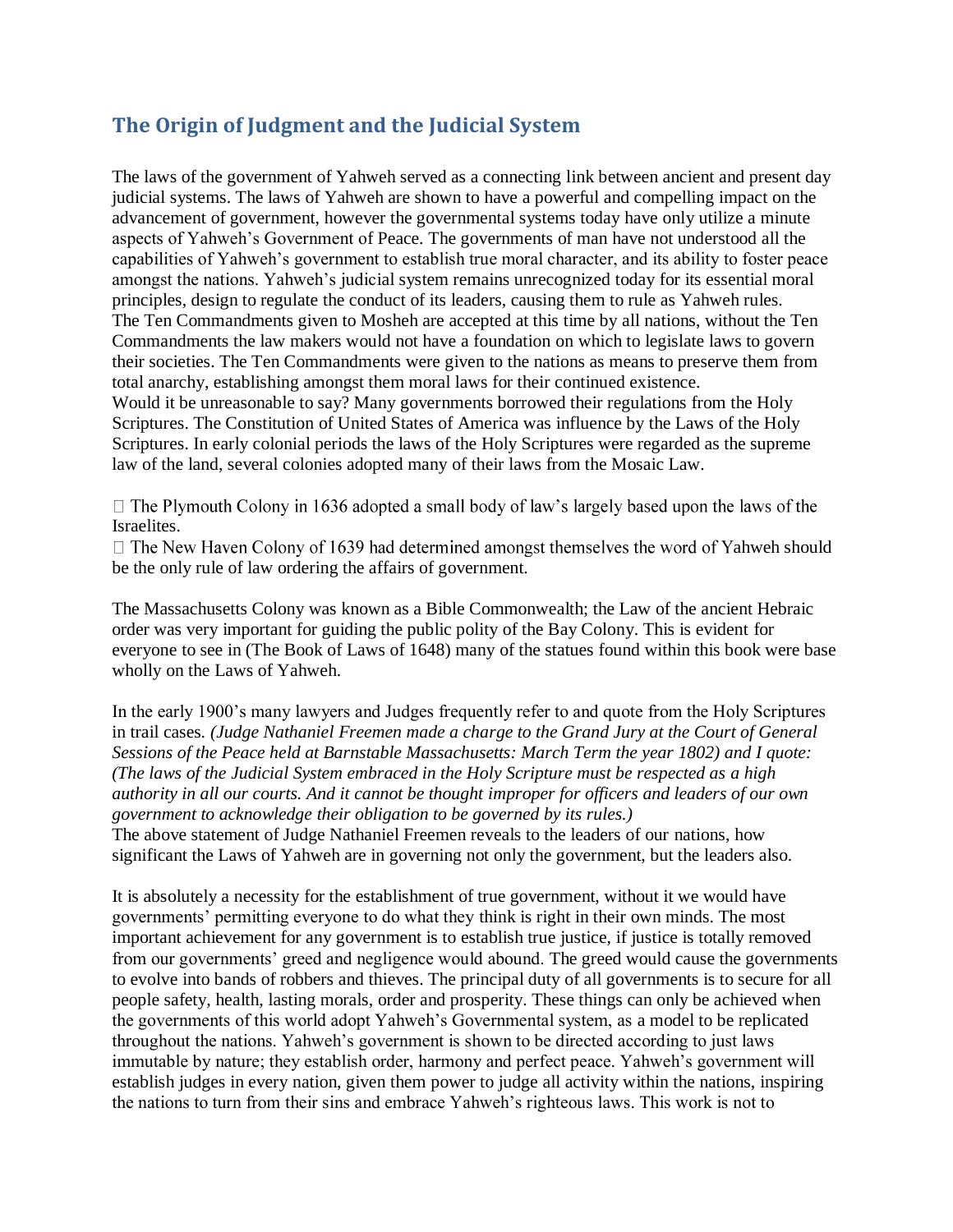condemn any government but to introduce a government that will prevent oppression and injustice to exist within nations.

Written by 10/1/2011 Yibniyah Hawkins - **They Ask of Me the Ordinances of Justice**

## **The Judgments of the Kingdom of Heaven**

Judgment deals with the administration of law, establishing justice and peace for all people, teaching them to diligently obey the statutes, and judgments of the Government of Peace. Notice this in the following scriptures.

**<sup>1</sup>** Now therefore hearken, O Israel**, unto the statutes and unto the judgments, which I teach you, for to do** *them***, that you may live, and go in and possess the land which Yahweh the Heavenly Father of your fathers gives you. <sup>2</sup> Ye shall not add unto the word which I command you, neither shall ye diminish** *ought* **from it, that ye may keep the commandments of Yahweh your Father which I command you. <sup>3</sup>** Your eyes have seen what Yahweh did because of Baalpeor: for all the men that followed Baalpeor, Yahweh your Father hath destroyed them from among you. **<sup>4</sup>** But ye that did cleave unto Yahweh your Father *are* alive every one of you this day. **<sup>5</sup> Behold, I have taught you statutes and judgments, even as Yahweh my Father commanded me, that ye should do so in the land whither ye go to possess it. <sup>6</sup>** *Keep therefore and do them; for this is your wisdom and your understanding in the sight of the nations, which shall hear all these statutes, and say, surely this great nation is a wise and understanding people. 7 For what nation is there so great, who has a Father so nigh unto them, as Yahweh our Father is in all things that we call upon him for? 8 And what nation is there so great, that hath statutes and judgments as righteous as all this law, which I set before you this day?* Deut 4:1-8 (KJV)

Notice in Genesis 4:1, 5, 6, 8 Mosheh was inspired to write that Yahweh's judgments can actually be kept, and man can live by them. In what judicial system today can you find were the judgments they render a man or women could actually govern their lives by them.

**<sup>13</sup>** Thou came down also upon mount Sinai, and spoke with them from heaven, and gave them right judgments, and true laws, righteous statutes and commandments: **<sup>14</sup>** And made known unto them thy Holy Sabbath, and Commanded them precepts, statutes, and laws, by the hand of Moses thy servant: Neh 9:13-14 (KJV)

And Moses called all Israel, and said unto them, Hear, O Israel, the statutes and judgments which I speak in your ears this day, that ye may learn them, and keeps, and does them. Deut 5:1 (KJV)

Notice in the following scriptures what King Solomon prayed to Yahweh for: **<sup>9</sup>**Give therefore thy servant an understanding heart to judge thy people that **I may discern between righteousness and evil: for who is able to judge this thy so great a people? <sup>10</sup>** And the speech pleased Yahweh, that Solomon had asked this thing. **<sup>11</sup>** Yahweh said unto him, Because thou hast asked this thing, and hast not asked for thyself long life; neither hast asked riches for thyself, nor hast asked the life of thane enemies; **but hast asked for thyself understanding to discern judgment; 12**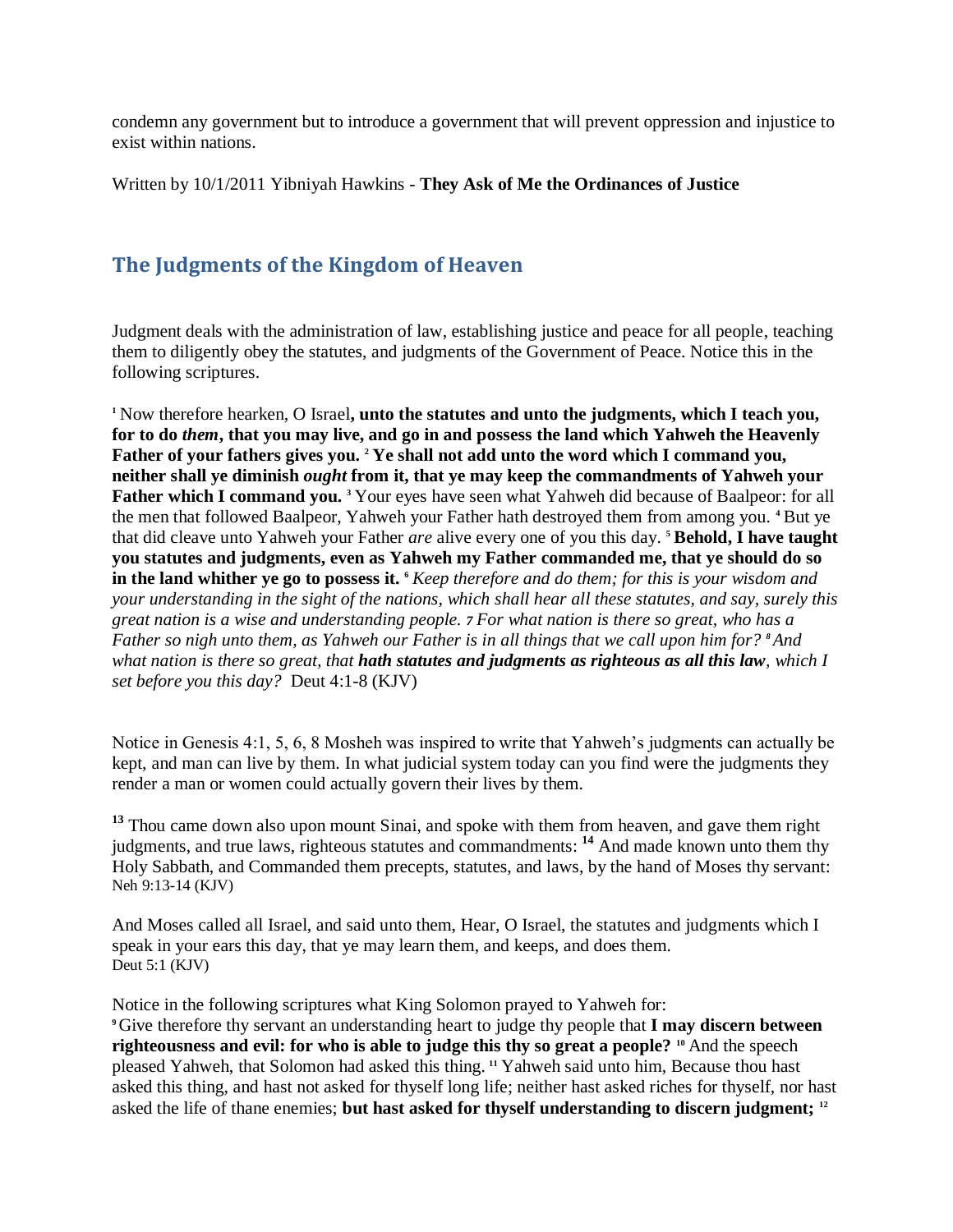Behold, I have done according to thy words: lo, I have given thee a wise and an understanding heart; so that there was none like thee before thee, neither after thee shall any arise like unto thee. 1 Kings 3:9-12 (KJV)

**<sup>9</sup>** The **meek will he guide in judgment**: and the meek will he teach his way. Psalms 25:9 (KJV)

**<sup>102</sup>**I have not **departed from thy judgments**: for thou hast taught me. **<sup>103</sup>** How sweet are thy words unto my taste! Yea, sweeter than honey to my mouth! <sup>104</sup> Through thy precepts I gain understanding: therefore I hate every false way. **<sup>105</sup>** Thy word *is* a lamp unto my feet, and a light unto my path. **<sup>106</sup>** I have sworn, and I will perform *it*, **that I will keep thy righteous judgments**. Psalms 119:102-106 (KJV)

The word **keep** written in Psalms 119:106 is from the Hebrew word:

 shāmar <H8104>—Strong's Concordance: a primitive root; properly to *hedge* about (as with thorns), i.e. *guard*; generally to *protect, attend to*, etc.:- **beware,** be circumspect, take heed (to self), keep (-er, self), mark, look narrowly, observe, preserve, regard, reserve, save (self), sure, (that lay) wait (for), watch (-man).

 shāmar <H8104>— Gesenius's Hebrew & Chaldee Lexicon to OT by Samuel Prideaux Tregelles page 837 **To guard; to keep safe, to preserve; to guard from anything spec. to keep in mind or memory; to attend to, to seek to do anything, to be aware of anything, to abstain oneself from anything, to beware of anything; warned.** 

Yahweh's judgments were taught to be observed by his people, as you can see from definitions of the word **keep**. The word keep means more than just performing the judgments, but the word reveals the meanings of protecting, keeping one from curses, preventing one from being harm and warning of future punishment. Keeping and performing Yahweh's judgment can guide one from curses into a life of peace and security. Notice the following scripture:

**<sup>9</sup> He guides the humble in what is right and teaches them his way.**  Psalms 25:9 (NIV)

**<sup>3</sup>Blessed are they who maintain justice, who constantly do what is right.**  Psalms 106:3 (NIV)

**8 For he guards the course of the just and protects the way of his faithful ones. 9 Then you will understand what is right and just and fair--every good path.**  Prov 2:8-9 (NIV)

**7 Their feet rush into sin; they are swift to shed innocent blood. Their thoughts are evil thoughts; ruin and destruction mark their ways. 8 The way of peace they do not know; there is no justice in their paths.**  Isaiah 59:7-8 (NIV)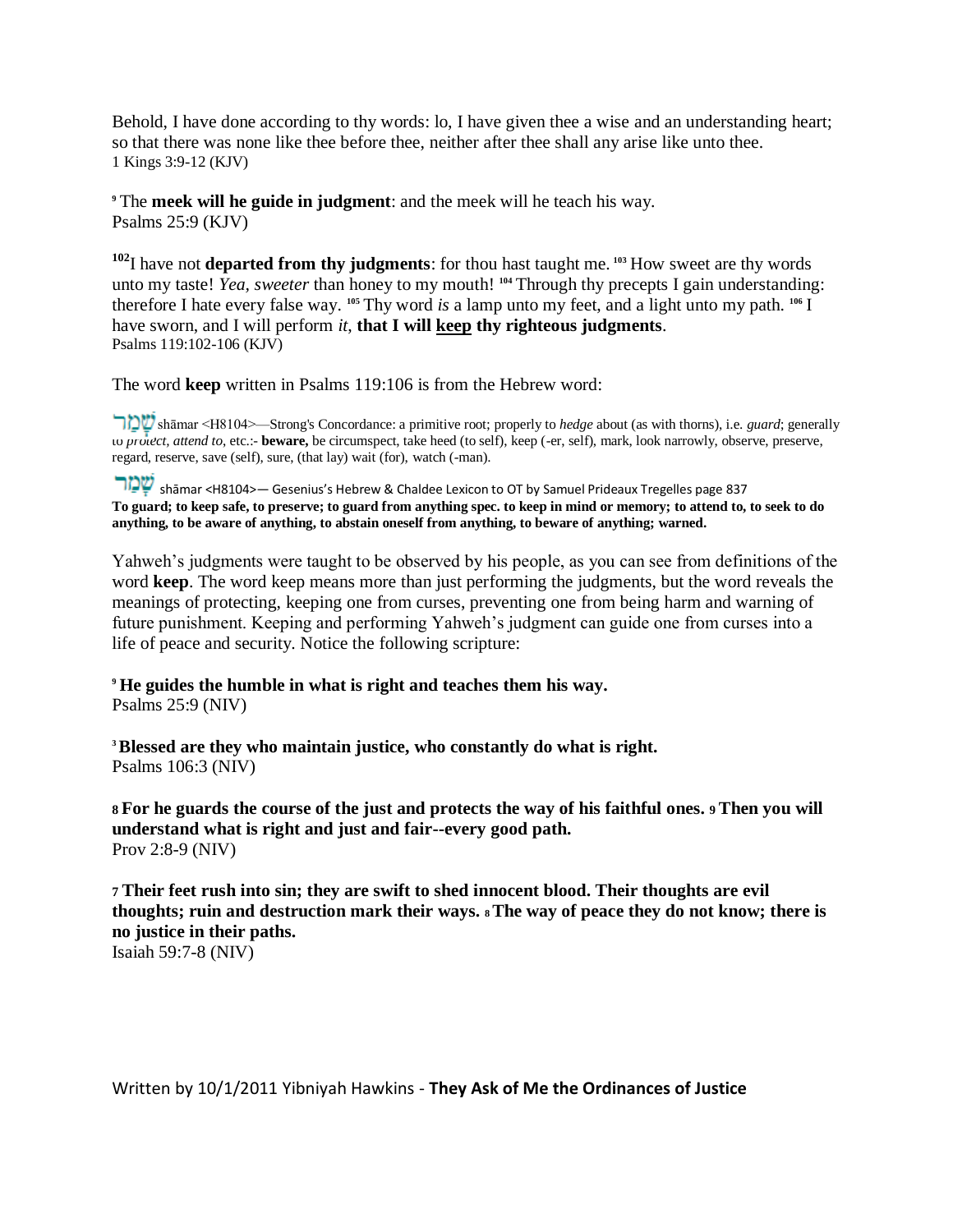The judgments of Yahweh are also identified in scriptures as **prophesies** to be revealed to the nations. It is extremely important for future rulers who Yahweh is calling to learn his judicial system that will be used to guide all governments in the future. The future sons and daughters of Yahweh must learn to teach and govern their lives by what is written in the following scripture. The path of the righteous is level; O upright One, you make the way of the righteous smooth. **8** Yes, Yahweh, walking in the way of your laws, we wait for you; your name and renown are the desire of our hearts. **9** My soul yearns for you in the night; in the morning my spirit longs for you. When your judgments come upon the earth, the people of the world learn righteousness. Isaiah 26:7-9 (NIV)

**<sup>26</sup>** A new heart also will I give you, and a new spirit will I put within you: and I will take away the stony heart out of your flesh, and I will give you a heart of flesh. **<sup>27</sup>** And I will put my spirit within you, and cause you to walk in my statutes, and ye shall keep my judgments, and do *them*. Ezek 36:26-27 (KJV)

**<sup>23</sup>** And they shall teach my people *the difference* between the holy and profane, and cause them to discern between the unclean and the clean. **<sup>24</sup>** And in controversy they shall stand in judgment; *and*  they shall judge it according to my judgments: and they shall keep my laws and my statutes in all mine assemblies; and they shall hallow my Sabbaths. Ezek 44:23-24 (KJV)

**21** I beheld, and the same horn made war with the saints, and prevailed against them; **22** Until the Ancient of days came, and judgment was given to the saints of the most High; and the time came that the saints possessed the kingdom. Dan 7:21-22 (KJV)

**<sup>26</sup>** But the judgment shall sit, and they shall take away his dominion, to consume and to destroy *it* unto the end. **<sup>27</sup>** And the kingdom and dominion, and the greatness of the kingdom under the whole heaven, shall be given to the people of the saints of the most high, whose kingdom *is* an everlasting kingdom, and all dominions shall serve and obey him. Dan 7:26-27 (KJV)

The job of the future priest will be to guard creation and the earth from the curses we are experiencing, as the result of sin (the breaking of Yahweh's Laws). The word **judgment** has very important and significant meanings; it is from the Hebrew word:

 shāpa <H8199>—Strong's Concordance: a primitive root; to *judge*, i.e. pronounce *sentence* (for or against); by implication to *vindicate* or *punish*; by extension to *govern*; passive to *litigate* (literal or figurative):- + avenge, × that condemn, contend, defend, execute (judgment), (be a) judge (-ment), × needs, plead, reason, rule, decree divine law, manner, rights, cause. Ordinance; determination, form, usage.

Yahweh's judgments regulated the activities of both mankind and the earth; the ordinances regulate and establish the proper usage and function of all creation. The judgments are design to bring all creation back to its original purpose. The ordinances of both heaven and earth govern all that exists in the universe; it is very important for the Priest of Yahweh to learn his judgment and learn to administer them in creation and the governments of the earth. Yahweh from the beginning establishing through his wisdom the laws that govern all things.

**<sup>12</sup> "**I, wisdom, dwell together with prudence; I possess knowledge and discretion. 13 To reverence Yahweh is to hate evil; I hate pride and arrogance, evil behavior and perverse speech**. <sup>14</sup>** Counsel and sound judgment are mine; I have understanding and power. <sup>15</sup> By me kings reign and rulers make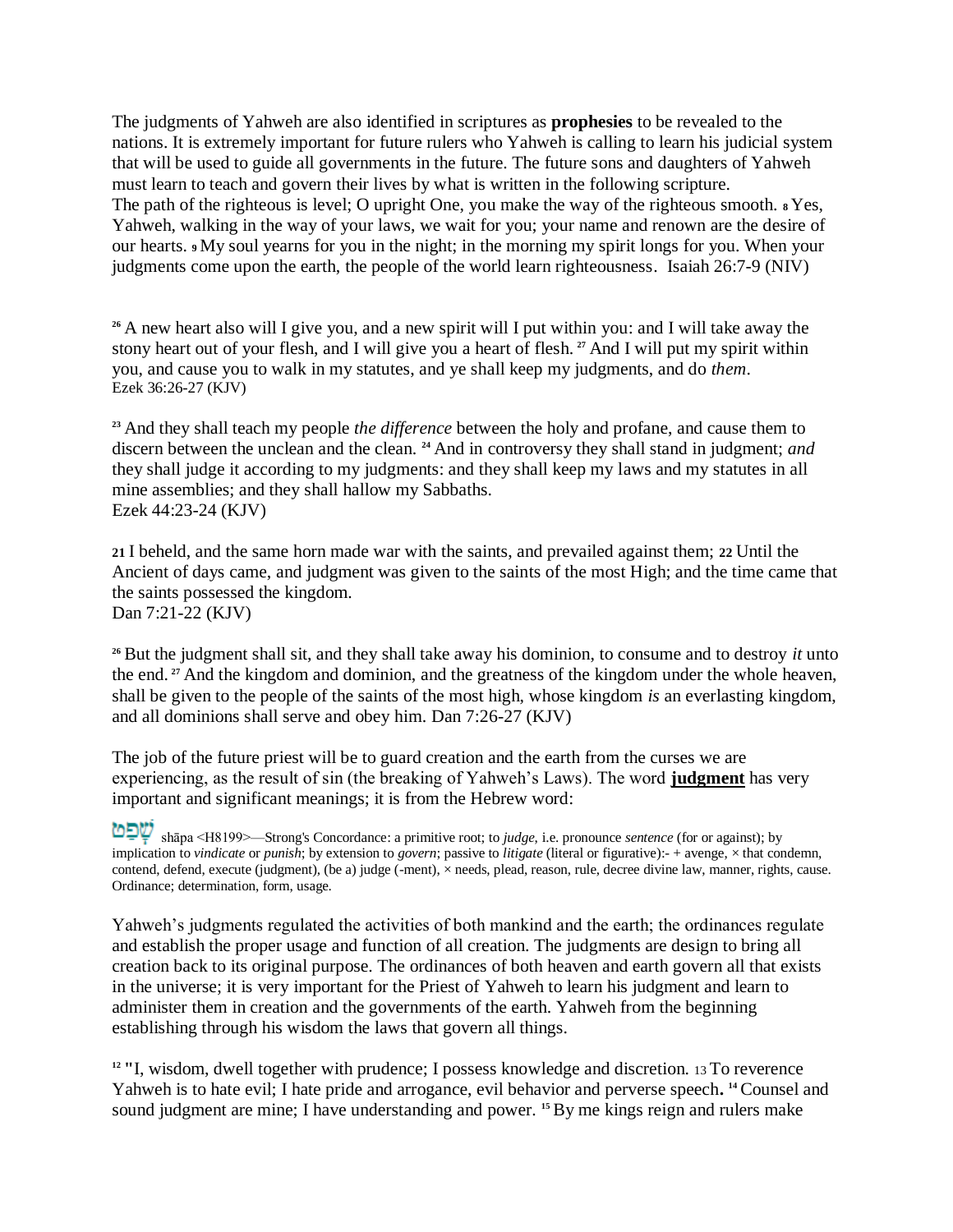laws that are just; **<sup>16</sup>** by me princes govern, and all nobles who rule on earth. **<sup>17</sup>** I love those who love me, and those who seek me find me. **<sup>18</sup>** With me are riches and honor, enduring wealth and prosperity. <sup>19</sup> My fruit is better than fine gold; what I yield surpasses choice silver.<sup>20</sup>I walk in the way of righteousness, along the paths of justice, **<sup>21</sup>** bestowing wealth on those who love me and making their treasuries full. **<sup>22</sup>** "Yahweh brought me forth as the first of his works, before his deeds of old; **<sup>23</sup>** I was appointed from eternity, from the beginning, before the world began. **<sup>24</sup>**When there were no oceans, I was given birth, when there were no springs abounding with water; **<sup>25</sup>** before the mountains were settled in place, before the hills, I was given birth, **<sup>26</sup>** before he made the earth or its fields or any of the dust of the world. **<sup>27</sup>** I was there when he set the heavens in place, when he marked out the horizon on the face of the deep, **<sup>28</sup>** when he established the clouds above and fixed securely the fountains of the deep, **<sup>29</sup>** when he gave the sea its boundary so the waters would not overstep his command, and when he marked out the foundations of the earth. **<sup>30</sup>** Then I was the craftsman at his side. I was filled with delight day after day, rejoicing always in his presence, **<sup>31</sup>** rejoicing in his whole world and delighting in mankind. Prov 8:12-31 (NIV)

#### **The creation account written in Genesis is another example of Yahweh's judgment administer in the beginning for renovating the earth, restoring it according to the ordinances that govern it at creation.**

**<sup>20</sup>** Yahweh said let the waters bring forth abundantly the moving creature that hath life, and fowl *that*  may fly above the earth in the open firmament of heaven. **<sup>21</sup>** Yahweh created great whales and every living creature that move, which the waters brought forth abundantly, after their kind, and every winged fowl after his kind: **Yahweh saw that** *it was* **good**. **<sup>22</sup>** Yahweh blessed them, saying, be fruitful, and multiply, and fill the waters in the seas, and let fowl multiply in the earth. **<sup>23</sup>** And the evening and the morning were the fifth day. **<sup>24</sup>**Yahweh said, let the earth bring forth the living creature after his kind, cattle, and creeping thing, and beast of the earth after his kind: and it was so. **<sup>25</sup>** Yahweh made the beast of the earth after his kind and cattle after their kind, and everything that creepeth upon the earth after his kind: and **Yahweh saw that** *it was* **good.** Gen 1:20-26 (KJV)

The word **good** written here in Genesis is from the Hebrew word:

b <H2895>—Hebrew Tongue Restored by Fabre de Olivet page 356:

TB. The sign of resistance united to that of interior action, image of all generation, composes a root which is applied to all ideas of conservation and central integrity: it is the symbol of healthy fructification, and of a force capable of setting aside every corruption.

The Arabic شب or ملب , has, in general, the same sense as the Hebrew. In a restricted sense, i signifies to amend; لمب, to supply the want, the lack of anything whatsoever; to become well, to be healed, etc.

יוב That which keeps a just mean; that which is well, healthy; that which defends itself and resists corruption; that which is good.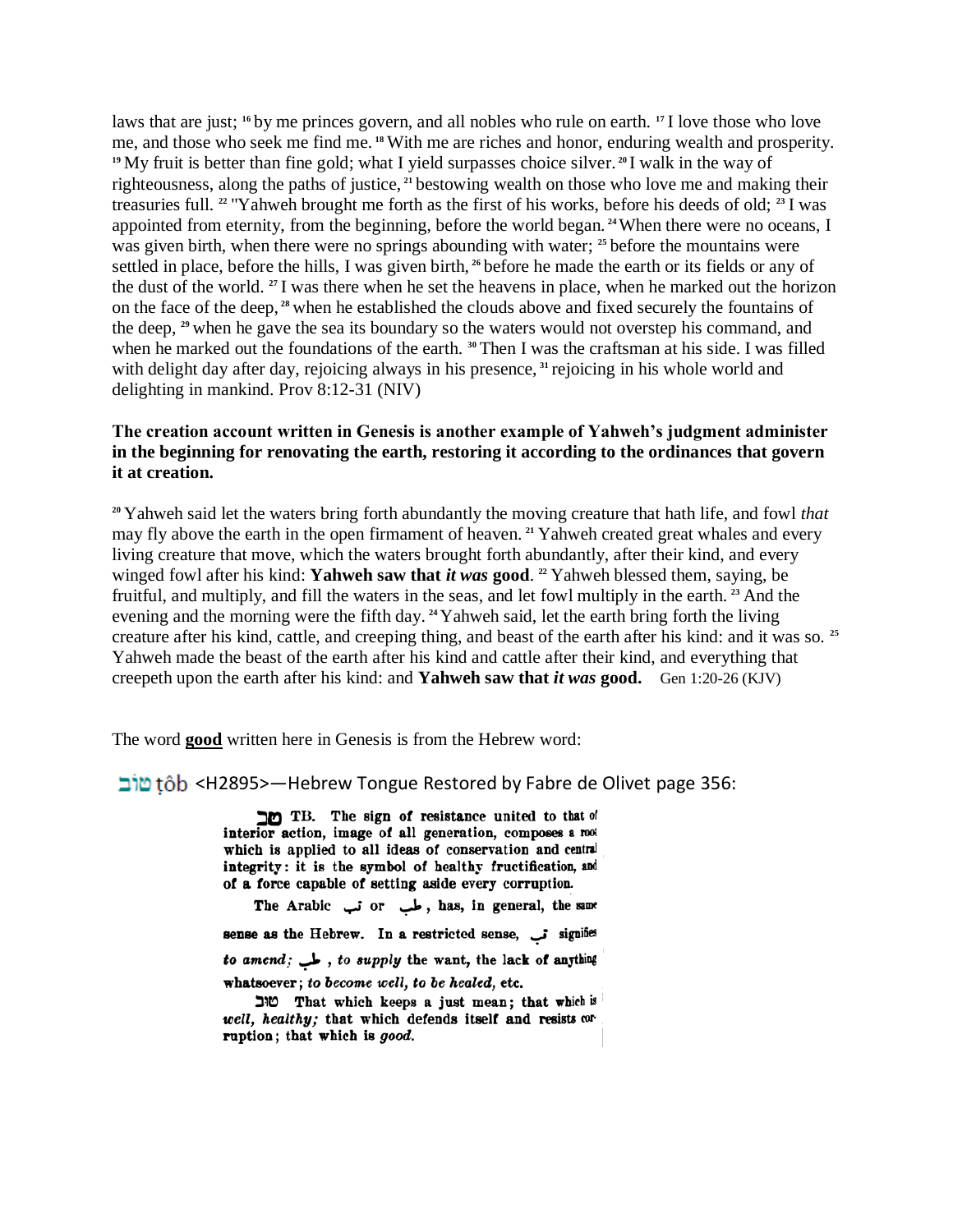The Judgments also reveals the office of the future rulers of the earth, who will work to assure all things remain in unity with the ordinances that govern there function and usage. The judgment the judge renders are design to reestablish order, bring all things into conformity with the ordinances establish to govern man and all creation. In Genesis 1:26 the Holy Scripture reveals to us that mankind was created to be given rulership over all Yahweh fingers have made. The judgments and ordinances he has establish must be understood by all future rulers, so they will know the governing laws of all creation bring all governments into unity with Yahweh throughout the entire universe. The administration of judgment also deals with a judges hearing cases and rendering righteous judgment.

**<sup>14</sup>** For Yahweh shall bring every work into judgment, with every secret thing, whether *it is* good, or whether *it is* evil. Eccl 12:14 (KJV)

**<sup>9</sup>**Go to the priests, who are Levites, and to the judge who is in office at that time. Inquire of them and they will give you the verdict. **<sup>10</sup>** You must act according to the decisions they give you at the place Yahweh will choose. Be careful to do everything they direct you to do. **<sup>11</sup>** Act according to the law they teach you and the decisions they give you. Do not turn aside from what they tell you, to the right or to the left. **<sup>12</sup>** The man who shows contempt for the judge or for the priest who stands ministering there to Yahweh your Father must be put to death. You must purge the evil from Israel. **<sup>13</sup>** All the people will hear and be afraid, and will not be contemptuous again. Deut 17:9-14 (NIV)

## **The King**

The judges (rulers) are to bring the cause of the people before Yahweh. The office of judge deals with litigating, pleading, **condemning** all sin, and teaching all man to obey Yahweh's Law. The duty of a judge entails more teaching and instructing then passing of sentences for or against someone. Condemnation is an aspect of judging, most people have never understood it fully.

The word **condemn** is found in the Webster Dictionary as the following: Condemn: The New International Webster Dictionary page 209: To hold or prove to be wrong; to **convict** or reprove.

**Convict:** To prove guilty; to awaken to the sense of sin; to satisfy by evidence. The word condemn is revealed as a thoughtful and loving service to humanity, the savior Yahshua speaks concerning the word condemnation. Notice in the following scripture:

<sup>17</sup> Yahweh sent not his Son into the world to condemn the world; but that the world through him might be saved. <sup>18</sup> He that believeth on him is not condemned: but he that believeth not is condemned already, because he hath not believed in the name of the only begotten Son of Yahweh. **<sup>19</sup>** And this is the condemnation, that light is come into the world, and men loved darkness rather than light, because their deeds were evil. **<sup>20</sup>** For every one that doeth evil hateth the light, neither cometh to the light, lest his deeds should be reproved. <sup>21</sup> But he that doeth truth cometh to the light, that his deeds may be made manifest, that they are wrought in Yahweh. John 3:17-21 (KJV)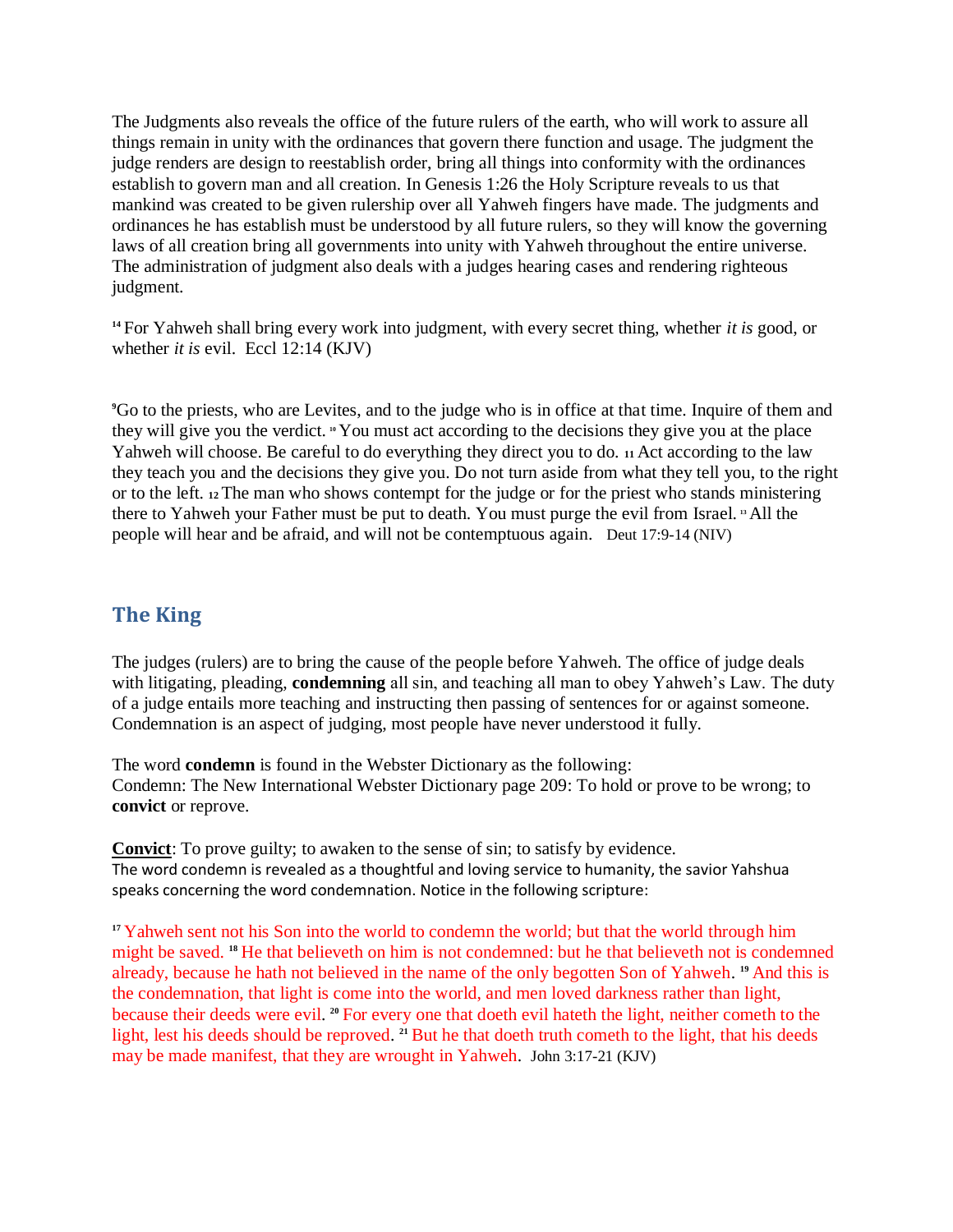**<sup>54</sup>** And when his disciples James and John saw *this*, they said, Lord, wilt thou that we command fire to come down from heaven, and consume them, even as Elias did? **<sup>55</sup>** But he turned, and rebuked them, and said ye know not what manner of spirit ye are of. **<sup>56</sup>**For the Son of man is not come to destroy men's lives, but to save *them*. And they went to another village. Luke 9:54-56 (KJV)

**<sup>44</sup>** Yahshua cried and said, He that believeth on me, believeth not on me, but on him that sent me. **<sup>45</sup>** And he that seeth me seeth him that sent me. **<sup>46</sup>** I am come a light into the world, that whosoever believeth on me should not abide in darkness. **<sup>47</sup>** And if any man hear my words, and believe not, I judge him not: for I came not to judge the world, but to save the world. <sup>48</sup> He that rejected me, and received not my words, hath one that judges him: the word that I have spoken, the same shall judge him in the last day. John 12:44-48 (KJV)

**<sup>22</sup>** For the Father judges no man, but hath committed all judgment unto the Son: **<sup>23</sup>** that all *men* should honor the Son, even as they honor the Father. He that honored not the Son honored not the Father which hath sent him. <sup>24</sup> Verily, verily, I say unto you, He that heareth my word, and believeth on him that sent me, hath everlasting life, and shall not come into **condemnation**; but is passed from death unto life. **<sup>25</sup>** Verily, verily, I say unto you, the hour is coming, and now is, when the dead shall hear the voice of the Son of Yahweh: and they that hear shall live. **<sup>26</sup>** For as the Father hath life in himself; so hath he given to the Son to have life in himself; **<sup>27</sup>** And hath given him authority to execute judgment also, because he is the Son of man. John 5:21-27 (KJV)

The words condemn and **condemnation** written in these verses is shown in the Greek as the following.

x κρίνω krinō <G2919>—Strong's Concordance: properly to *distinguish*, i.e. *decide* (mentally or judicially); by implication to *try, condemn, punish* :- avenge, conclude, condemn, damn, decree, determine, esteem, judge, go to (sue at the) law, ordain, call in question, sentence to, think. **To judge, to pronounce knowledge concerning right and wrong; giving prominence to the intellectual process the sifting and weighing of evidence. Condemn or condemnation deals with the whole business of judging.** 

The word **condemn** is from the Hebrew word:

**O⊃**W shāpa <H8199—Strong's Concordance: To judge, to vindicate, to govern, to litigate, plead, reason

Shāpa <H8199— Hebrew Chaldee Lexicon by Brown-Driver & Briggs page 1047: **Act as a lawgiver, a judge, to deciding controversy and executing law.**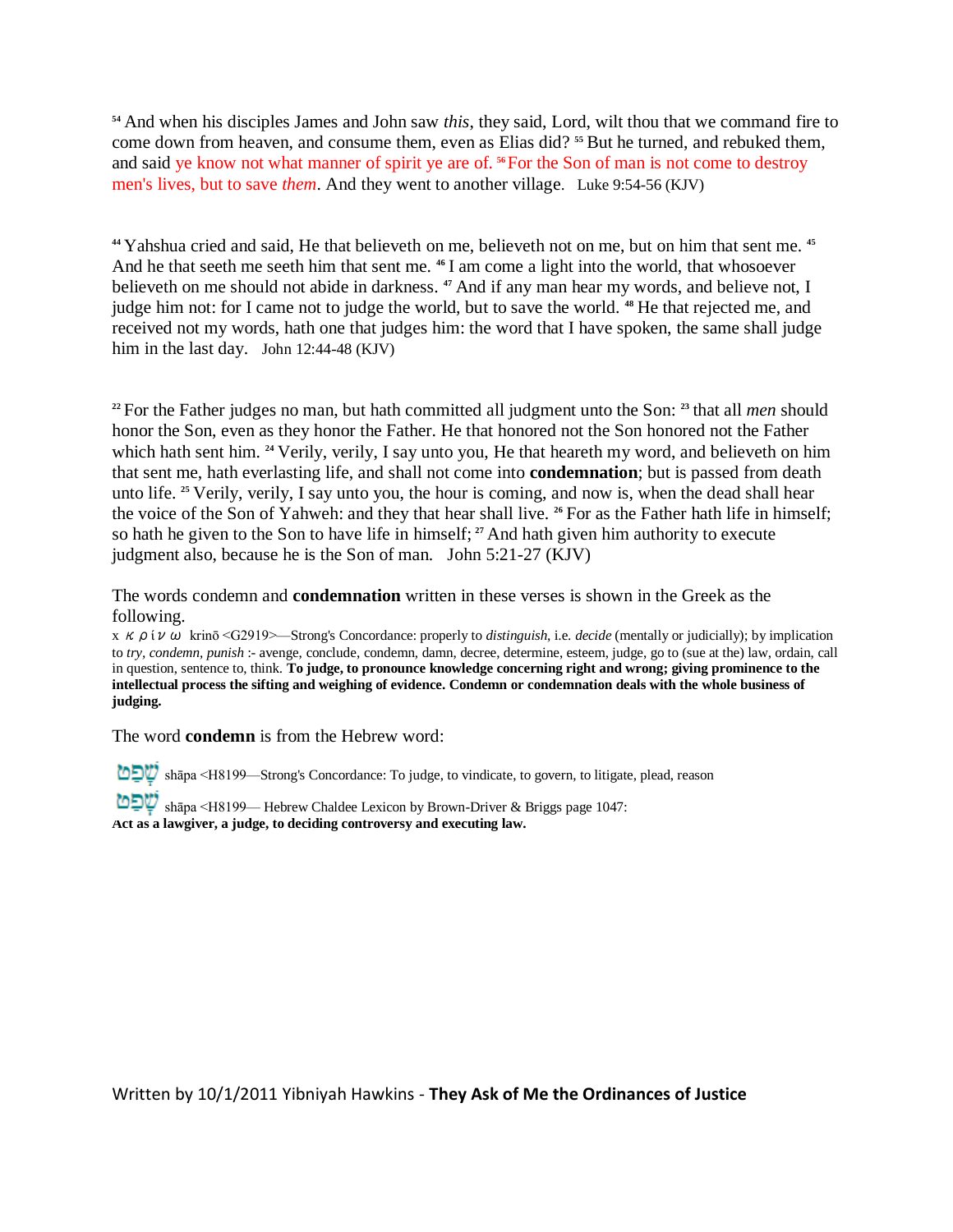The subject of condemnation is teaching us how to teach man in the way of justice and establishing peace. The duty of a judge or priest is to correct sin and teach mankind the statues, judgments, and ordinances of both heaven and earth. Notice in the following scripture:

<sup>19</sup>And this is the **condemnation**, that light is come into the world, and men loved darkness rather than light, because their deeds were evil. **<sup>20</sup>** For every one that doeth evil hateth the light, neither cometh to the light, lest his deeds should be reproved. John 3:19-20 (KJV)

Remember **condemnation** deals with judging, deciding controversy, and giving laws. Notice in the above **verse: (And this is condemnation, light is come into the world.) This verse is eluding to Genesis 1:3 the creation of light (Yahweh Laws) for the administration of judgment, which entails correcting, judging, rebuking and teaching. What is this Light that was created in the beginning? Let's look to the Holy Scripture for the answer!** 

**<sup>105</sup>**Your word is a lamp to my feet and a light for my path. Psalms 119:105 (NIV)

**<sup>130</sup>** The entrance of thy words gives light; it gives understanding unto the simple. Psalms 119:130 (KJV)

**<sup>20</sup>** My son, keep thy father's commandment, and forsake not the law of thy mother: **<sup>21</sup>** Bind them continually upon thane heart, *and* tie them about thy neck. **<sup>22</sup>** When thou goest, it shall lead thee; when thou sleepest, it shall keep thee; and *when* thou awakest, it shall talk with thee. **<sup>23</sup> For the commandment** *is* **a lamp; and the law** *is* **light; and reproofs of instruction** *are* **the way of life:**  Prov 6:20-23 (KJV)

**1** In the beginning was the Word, and the Word was with Yahweh, and the Word was Yahweh. **<sup>2</sup>** The same was in the beginning with Yahweh. **<sup>3</sup>** All things were made by him; and without him was not anything made that was made. **<sup>4</sup>** In him was life; and the life was the light of men. **<sup>5</sup>** And the light shineth in darkness; and the darkness comprehended it not. **<sup>6</sup>** There was a man sent from Yahweh, whose name *was* John. **<sup>7</sup>** The same came for a witness, to bear witness of the Light that all *men*  through him might believe. **<sup>8</sup>** He was not that Light, but *was sent* to bear witness of that Light. **9** *That*  was the true Light, which lighted every man that cometh into the world. **<sup>10</sup>** He was in the world, and the world was made by him, and the world knew him not. **<sup>11</sup>** He came unto his own, and his own received him not. **<sup>12</sup>** But as many as received him, to them gave he power to become the sons of Yahweh, *even* to them that believe on his name John 1:1-12 (KJV)

**The judgments will produce righteousness in man, because they were design to produce a change in the life of mankind. The judgments of Yahweh are design to correct all sin; Yahweh will use them to restore order and righteousness in the earth. True peace can only be accomplished through the keeping of Yahweh judgments.** 

**<sup>39</sup>** Turn away my reproach which I fear: for thy judgments *are* good. Psalms 119:39 (KJV)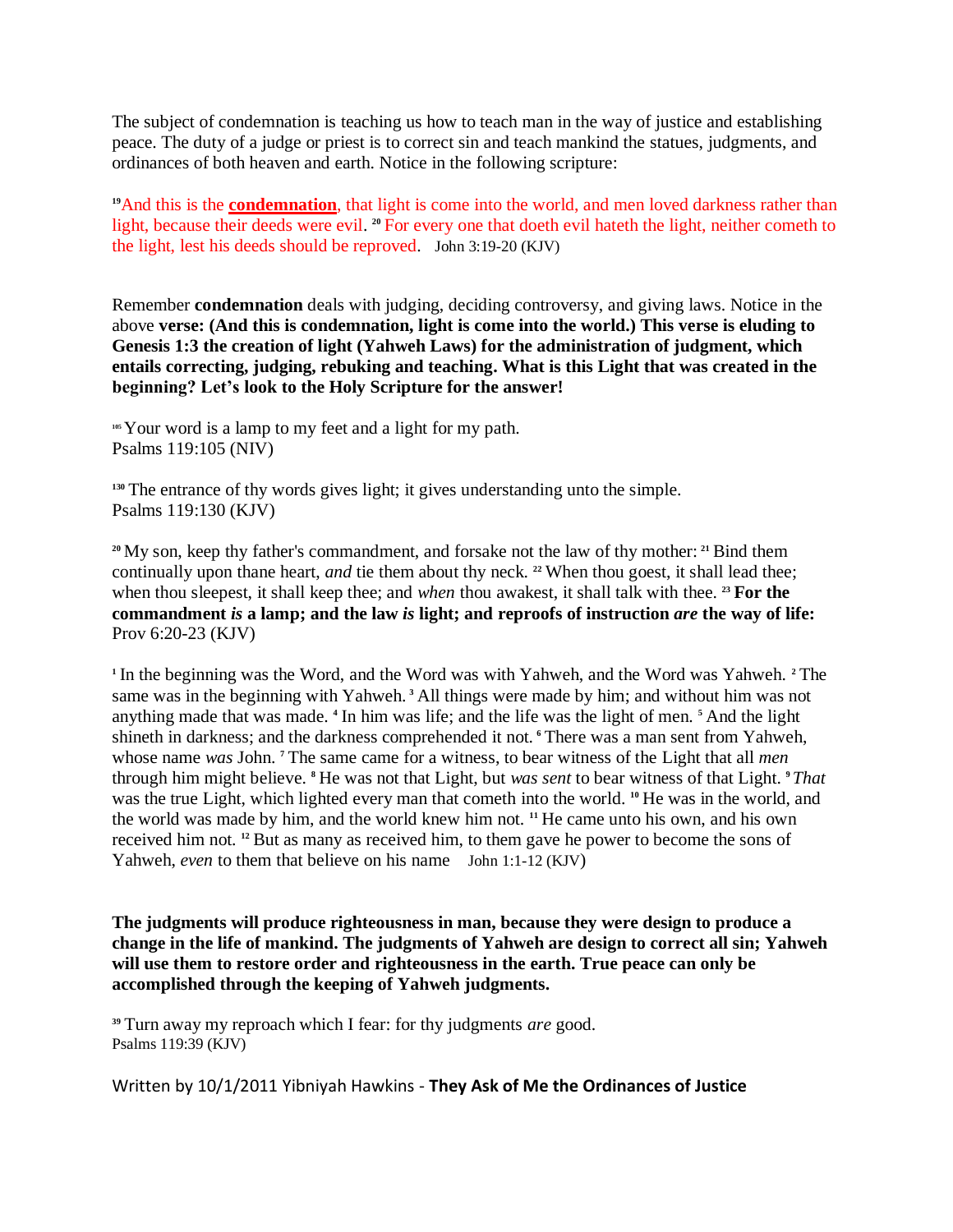**7** I will praise thee with uprightness of heart, when I shall have learned thy righteous judgments. **<sup>8</sup>** I will keep thy statutes: O forsakes me not utterly. Psalms 119:7-9 (KJV)

**156** Great *are* thy tender mercies, O Yahweh: quicken me according to thy judgments. Psalms 119:156 (KJV)

<sup>16</sup> Then judgment shall dwell in the wilderness, and righteousness remains in the fruitful field. <sup>17</sup> And the work of righteousness shall be peace; and the effect of righteousness quietness and assurance forever. **<sup>18</sup>** And my people shall dwell in a peaceable habitation, and in sure dwellings, and in quiet resting places; Isaiah 32:16-18 (KJV)

The prophecy here in Isayah 32:16-18 reveals to us the affect Yahweh's judgments has in producing righteousness and peace. The benefit of Yahweh's judgments will become evident, and the guidance and reasoning they entail will help man to always choose to do what is right.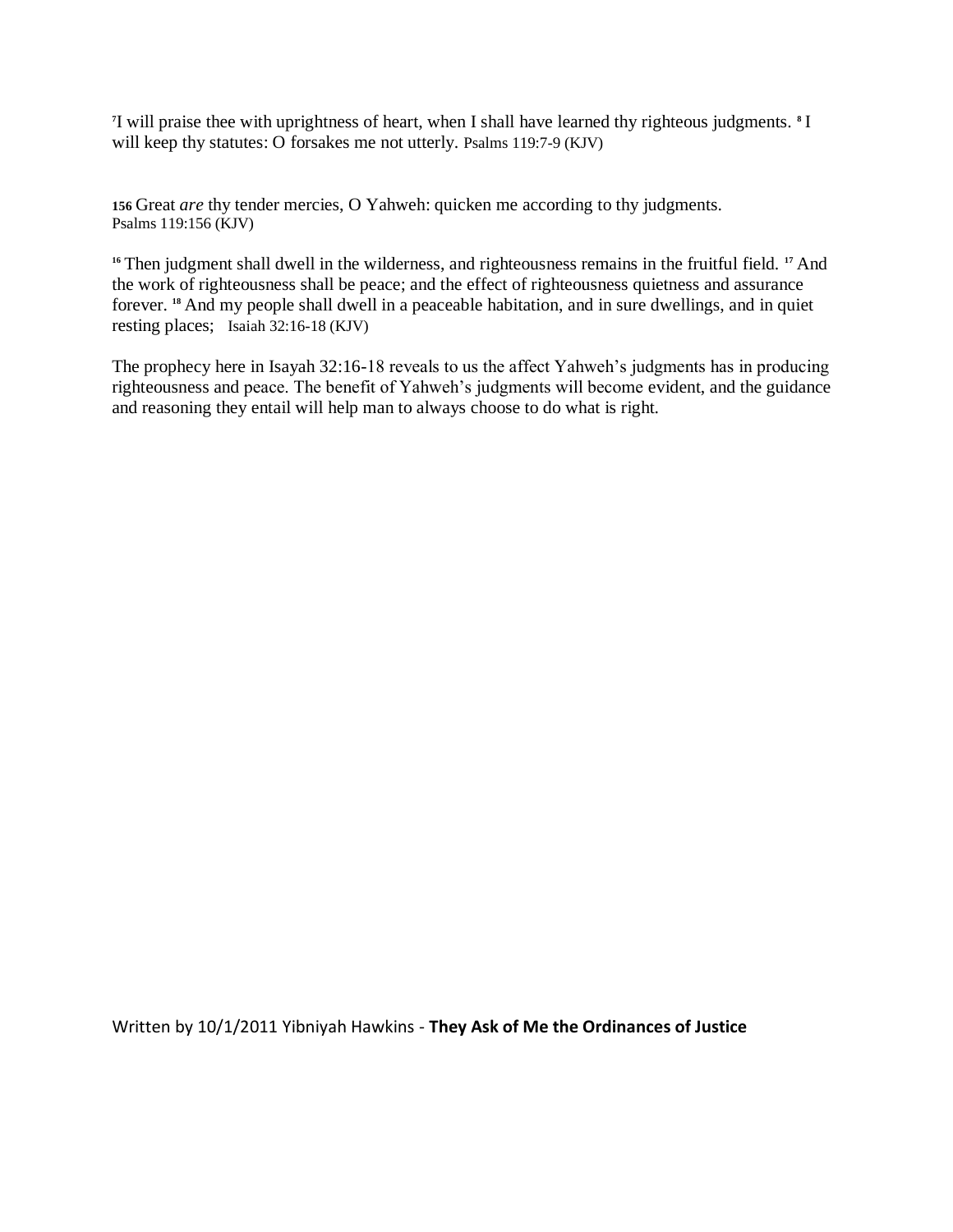## **The Requirements for Rulership**

Yahweh requires the leaders of the nation of Israyl to administer true justice within their government. The kingdom of Yahweh also requires the nations of the earth to establish courts of justice, teaching and administering justice at all times. The judicial system set up by Mosheh was influence by the wise advice of Yethro. It is a system of true justice, whose leaders (judges) are guided and instructed to teach the nations righteousness. The Laws of Yahweh also called the Torah is significant for solving the problems we face today within our nations. The judicial and **governmental systems of the nation's today can trace their legal system back** to the Laws of Yahweh. It is known that Yahweh's Laws are eternal and should be heeded in order for man to establish a true and lasting government. A government capable of establishing peace and security within our communities and nations. This would require teachers to explain and instruct all nations in the laws of the Government of Yahweh, to ensure peace and stability within the nations. In ancient Israyl, Mosheh establish under inspiration a very enlightened and equitable court system, modeled after the Heavenly Court of Yahweh. This system maintains a highly ethical standard of government. Ethical standards are imperative for the leaders and judges to whom Mosheh was inspired to write this charge. **<sup>15</sup>**So I took the leading men of your tribes, wise and respected men, and appointed them to have authority over you--as commanders of thousands, of hundreds, of fifties and of tens and as tribal officials. **16** And I charged your judges at that time: Hear the disputes between your brothers and judge fairly, whether the case is between brother Israelites or between one of them and an alien. **17** Do not show partiality in judging; hear both small and great alike. Do not be afraid of any man, for judgment belongs to Yahweh. Bring me any case too hard for you, and I will hear it. **18** And at that time I told you everything you were to do. Deut 1:15-18 (NIV)

The charge given in the above scripture was to remind the Judges of Israyl that the judgments they render is Yahweh's and not their own. The charge was reiterated to these leaders informing them, they were to be slaves to the people, judging and teaching them according to Yahweh's judgments.

## **The Appointment of Leaders**

**<sup>9</sup>**At that time I said to you, "You are too heavy a burden for me to carry alone. **10** Yahweh your Father has increased your numbers so that today you are as many as the stars in the sky. **"May Yahweh**, the Father of your fathers, increase you a thousand times and bless you as he has promised! <sup>12</sup>**But how can I bear your problems and your burdens and your disputes all by myself? <sup>13</sup> Choose some wise, understanding and respected men from each of your tribes, and I will set them over you."**  Deut 1:9-13 (NIV)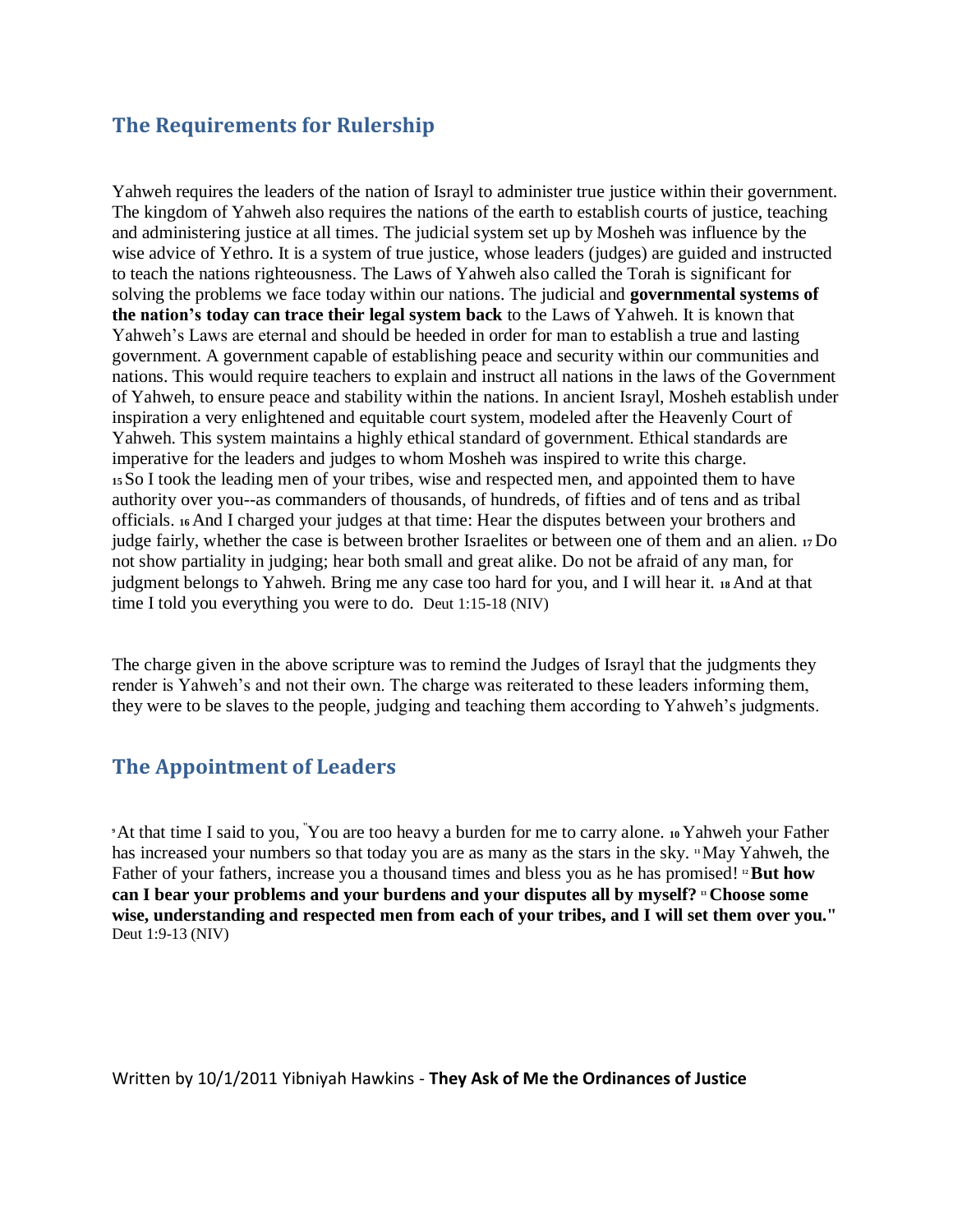The office of Judge is an office of service, to be administered with a perfect and upright character. The leaders are to bear the sins of the people they serve. They are commanded to teach and instruct the people, guiding them always in the ways of righteousness. Notice in the following scripture what Yethro the Priest of Yahweh instructed Mosheh.

**<sup>15</sup>**Moses answered him, "Because the people come to me *to seek Yahweh's will.* **16** Whenever they have a dispute, it is brought to me, and I decide between the parties and inform them of *Yahweh's decrees and laws."* **<sup>17</sup>** Moses' father-in-law replied, "What you are doing is not good. **18** You and these people who come to you will only wear yourselves out. The work is too heavy for you; you cannot handle it alone. **<sup>19</sup>Listen now to me and I will give you some advice, and may Yahweh be with you. You must be the people's representative before Yahweh and bring their disputes to him. » Teach**  $\blacksquare$ **them the decrees and laws, and show them the way to live and the duties they are to perform. <sup>21</sup> But select capable men from all the people--men who reverence Yahweh, trustworthy men who**  hate dishonest gain--and appoint them as officials over thousands, hundreds, fifties and tens. <sup>22</sup> **Have them serve as judges for the people at all times, but have them bring every difficult case to you; the simple cases they can decide themselves. That will make your load lighter, because they will share it with you. <sup>23</sup> If you do this and Yahweh so commands, you will be able to stand the strain, and all these people will go home satisfied."** Ex 18:15-23 (NIV)

In Exodus 18:21 Yethro reveals the qualification for all leaders, in the government of Yahweh. These specified qualifications require a holy conduct to ensure righteous rulership. Yethro was also a priest who taught Mosheh when he dwells for forty years amongst the Midianites. The scripture reveals that he was indeed a priest notice this in the following scripture.

<sup>12</sup> Then Yethro, Moses' father-in-law, brought **a burnt offering and other sacrifices to Yahweh, and Aaron came with all the elders of Israel to eat bread with Moses' father-in-law in the presence of Yahweh.** Ex 18:12 (NIV)

Yethro a descendant of Abraham was skilled in the priestly duty of sacrifices, a service in worship to Yahweh. Mosheh later wrote down for the Priest and Levites ordinances governing their duties. Yethro the Priest of Midian was a offspring of Midain born to Abraham by Keturah is wife. Notice this in the following scriptures:

**<sup>1</sup>** Abraham took another wife, whose name was Keturah. **<sup>2</sup>** She bore him Airman, Joshing, Medan, Median, Isobar and Shah. **3** Joshing was the father of Sheba and Dedans; the descendants of Dedans were the Saturates, the Letushites and the Leummites. **<sup>4</sup>** The sons of **Midian** were Ephah, Epher, Hanoch, Abida and Eldaah. All these were descendants of Keturah. Gen 25:1-4 (NIV)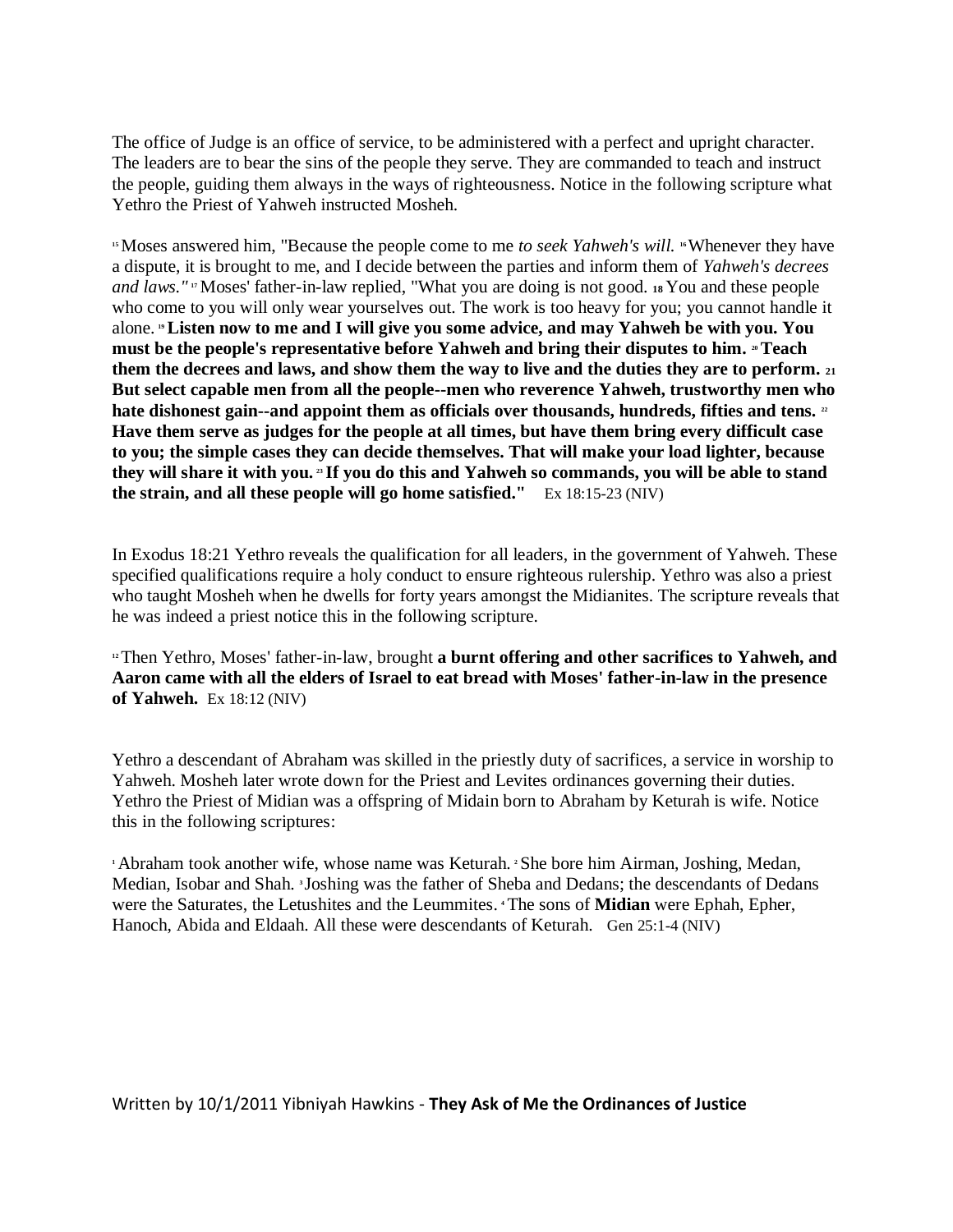Midian is the ancestor to whom the Midiantes are descendants; they are also shown to have preserved within some of their clans the teaching of their father Abraham. The teaching of Abraham remained and was preserved amongst the clans associated with Yethro. Yethro was a man of great understanding who taught Mosheh, who Yahweh inspired later to write down and teach his Laws to the children of Israyl. The Court of Justice set-up by Mosheh on account of the wise instruction given by Yethro was a judicial system written as an example of true government. The people could come to have their inquiries, disputes, claims heard and explained. The teaching brought forth in the Court of Justice, will bring them into unity with Yahweh and his Government of Peace. The Court (habitation) of Justice was known and believes by the people to be a place where true justice could be found. Yethro gave Mosheh wise advice concerning the establishment of a true Representative Government, modeled after the original. Notice again in the following scripture:

**<sup>19</sup>** Listen now to me and I will give you some advice, and may Yahweh be with you. You must be the people's representative before Yahweh and bring their disputes to him. **<sup>20</sup>** Teach them the decrees and laws, and show them the way to live and the duties they are to perform. Ex 18:19-20 (NIV)

The duty of the future priestly-kings will consist of guiding all nations .The instruction Yethro gave Mosheh included the following:

1. You must instruct the people to develop righteous characteristics; to utilize and to learn the value of Yahweh's ordinances that will establish justice.

2. To provide for the people the moral laws and teach them the importance of performing them.

3. To delegate to each individual their particular duties and what is expected of them in the office they were ordain to function in.

4. To show the people their sins; to instruct them to consider always what Yahweh's laws commands. So they may learn to deny unrighteousness, worldly lust and live righteously in this present world and the world to come.

Notice in the following scripture a example of this instruction been administered: **<sup>25</sup>**Samuel explained to the people **the regulations** of the kingship. He wrote them down on a scroll and deposited it before Yahweh. Then Samuel dismissed the people, each to his own home. 1 Sam 10:25 (NIV)

The leaders of every nation today must submit to these qualification and instruction given to Mosheh by the Great Priest of Midian Yethro: Notice the following the scripture

Moses' father-in-law replied, "What you are doing is not good. **<sup>18</sup>** You and these people who come to you will only wear yourselves out. The work is too heavy for you; you cannot handle it alone. **<sup>19</sup>** Listen now to me and I will give you some advice, and may Yahweh be with you. You must be the people's representative before Yahweh and bring their disputes to him. **<sup>20</sup>** Teach them the decrees and laws, and show them the way to live and the duties they are to perform.<sup>21</sup> But select capable men **from all the people--men who reverence Yahweh, trustworthy men who hate dishonest gain- and appoint them as officials over thousands, hundreds, fifties and tens.** <sup>22</sup> Have they serve as judges for the people at all times, but have them bring every difficult case to you; the simple cases they can decide themselves. That will make your load lighter, because they will share it with you. **<sup>23</sup>** If you do this and Yahweh so commands, you will be able to stand the strain, and all these people will go home satisfied." Ex 18:17-23 (NIV)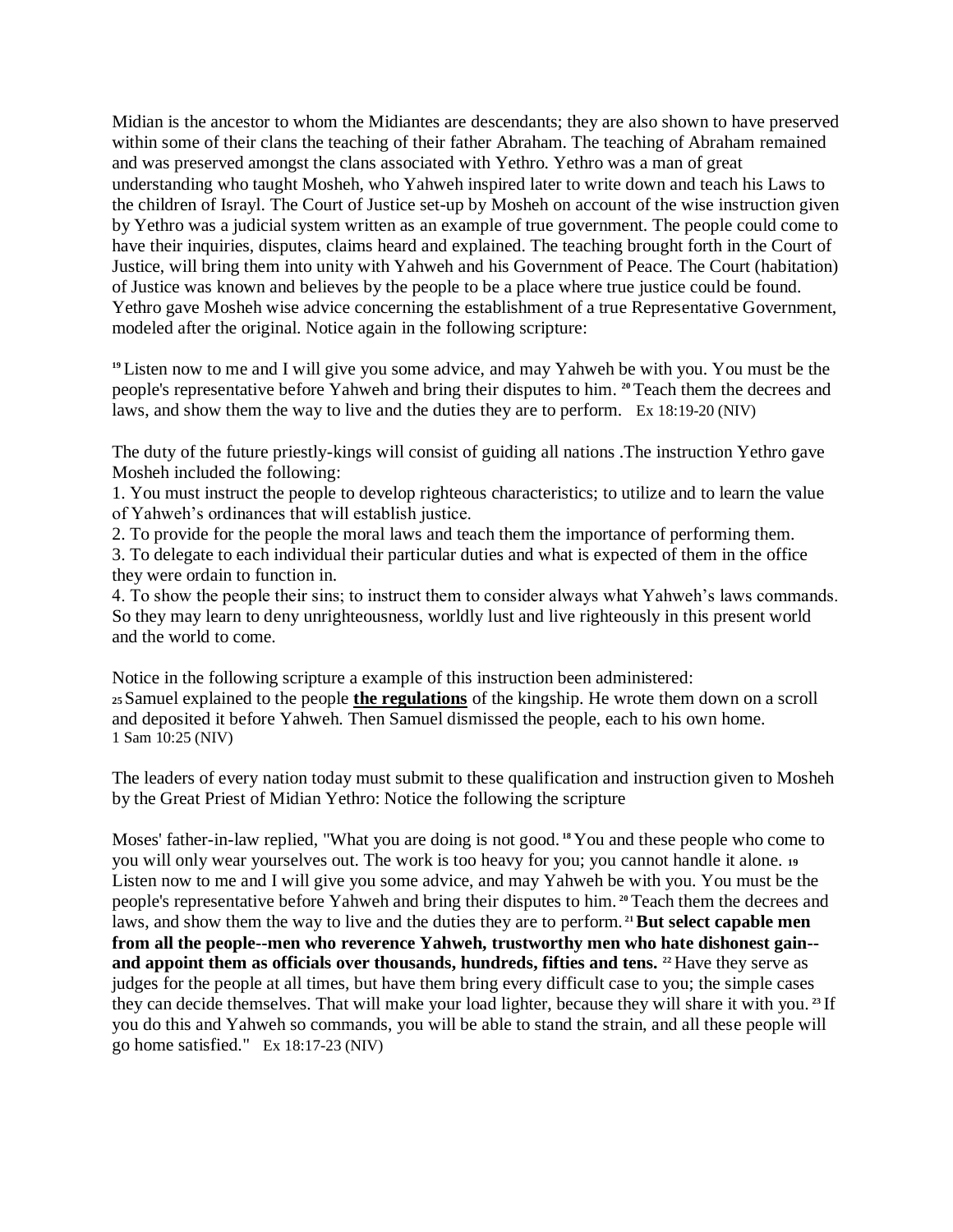Notice the qualifications:

1. **Capable men: These are men who possess wisdom, discernment, judgment, and fortitude. The future leaders must acquire these qualities to be truly trusted to govern the people.**  2. **Men who Reverence Yahweh**: **Leaders who are truly worshippers of Yahweh, because without true reverence for the creator, how could we trust a leader to rule with love, concern, mercy and compassion as taught be Yahweh and his righteous laws**.

**3. Men of Truth: Leaders who possess the qualities of honesty who are true to righteous teaching in their individual lives. Speaking truth and rendering righteous judgment according to Laws of righteousness.** 

**4. Men who hate Dishonest gain: Leaders who hate covertness and do all things for Yahweh's glory. Laboring always to promote the righteousness of Yahweh never perverting judgment nor suppress the testimonies of Yahweh for the love of money. They will never possess the desire to be men- pleasers.** 

With the above qualifications in mind let's review the command given by Mosheh:

<sup>18</sup> Appoint judges and officials for each of your tribes in every town Yahweh your Father is giving you, and they shall judge the people fairly. **19** Do not pervert justice or show partiality. Do not accept a bribe, for a bribe blinds the eyes of the wise and twists the words of the righteous. **<sup>20</sup>**Follow justice and justice alone, so that you may live and possess the land Yahweh your Father is giving you. **<sup>21</sup>**Do not set up any wooden Asherah pole beside the altar you build to Yahweh your Father, **<sup>22</sup>** and do not erect a sacred stone, for these Yahweh your Father hates. Deut 16:18-22 (NIV)

**Notice in the Deuteronomy 16: 19-20 Yahweh charges the judges to adhere strictly to their duties and responsibilities. Yahweh commands them against perverting justice, a judge who pervert justice is condemn as unjust, hateful, detestable, and doomed to destruction. The scripture reveal five curses that are connected with a judge (leader) who perverts justice.** 

- 1. He defiles the land
- 2. He profanes the Name of Yahweh
- 3. He cause the Holy Spirit to depart from the House of Yahweh ( The Government)
- 4. He causes a curse to fall on the nation.
- 5. He causes the nation to be uprooted and exiled from their land.

The five curses listed above are lessons we can learn in the book of Kings is the history of Kings who ruled over Yahweh inheritance. In the recorded history of their rule we are shown both just and unjust rulers. The kings who remained obedient caused Yahweh's blessing to be pour out upon his people, while the unjust cause the people to fall into sin and to suffer the judgment of begin exiled. It is very important that our future leaders never allow weakness to take hold of their minds causing severe consequences to come upon the people they have a responsibility to teach. a. Notice the example in the following scripture of True Judge:

**<sup>1</sup>** Yahweh standeth in the congregation of the mighty; he judgeth among the gods. **<sup>2</sup>** How long will ye judge unjustly, and accept the persons of the wicked? Selah. **<sup>3</sup>** Defend the poor and fatherless: do justice to the afflicted and needy. **<sup>4</sup>** Deliver the poor and needy: rid *them* out of the hand of the wicked. <sup>5</sup> They know not, neither will they understand; they walk on in darkness: all the foundations of the earth are out of course. **6** I have said, Ye *are* gods; and all of you *are* children of the most High. **<sup>7</sup>** But ye shall die like men, and fall like one of the princes. **8** Arise, O Yahweh, judge the earth: for thou shall inherit all nations.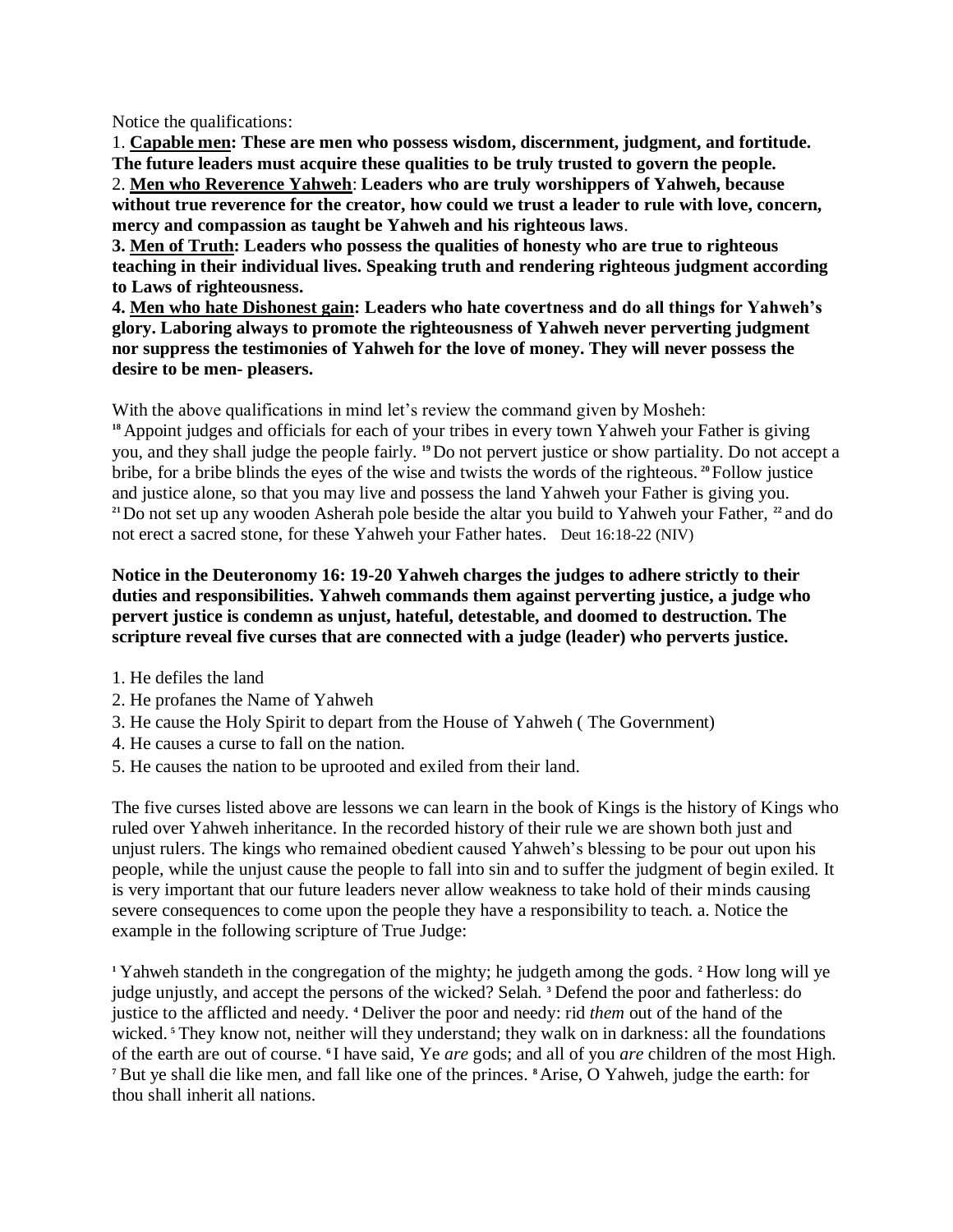Psalms 82:1-8 (KJV)

The above scripture describes the responsibility and love we must develop, to be used as future leaders. The word Stand written in Psalms 82:1 is from the Hebrew word:

 nā ab <H5324>—Strong's Concordance: a primitive root; to *station*, in various applications (literal or figurative) : appointed, deputy, erect, establish, × Huzzah [*by mistake for a properly name*], lay, officer, pillar, present, rear up, set (over, up) settle, sharpen, stablish, (make to) stand (-ing, still, up, upright), best state.

 nā ab <H5324— Brown-Driver-Briggs Hebrew & English Lexicon page 662: **Be Stationed by appointment or in fulfillment of duty; to appoint over (deputy, prefect as appointed; deputed)** 

#### **The word deputy and deputed are defined in the Webster Dictionary:**

**Deputy:** Webster Dictionary page 264: One appointed to act for another; representative agent (who is sent with authority). Syn: Delegate, envoy, emissary, ambassador The word deputy is describing to us a office having great authority. This office is only offered to mankind, those who overcome and develop the righteous character of Yahweh. **In Psalms 82 Yahweh the Sovereign King is stationed in a functionary position of serving, a function he has plan to give to the 144,00 priestly – kings spoken of in Revelation chapter seven. Yahweh is shown here to be presiding over an assembly of nations, he is shown here acting as the Supreme Judge.** 

#### **Notice in Psalms 82:1 he gives judgment;**

**<sup>1</sup>** YAHWEH presides in the great assembly; he gives judgment among the "gods": Psalms 82:1 (NIV)

The word judgment written in Psalms 82:1 is from the Hebrew word:

 shā a <H8199>—Strong's Concordance: a primitive root; to *judge*, i.e. pronounce *sentence* (for or against); by implication to *vindicate* or *punish*; by extension to *govern*; passive to *litigate* (literal or figurative):- + avenge, × that condemn, contend, defend, execute (judgment), (be a) judge (-ment),  $\times$  needs, plead, reason, rule—

 shā a <H8199—Brown-Driver & Briggs Hebrew & English Lexicon page !047: **To Judge, govern; act as a lawgiver , a governor; giving law, deciding controversies, executing law in civil,religious,political, and social matters. Judging the matters of the Nations.** 

The office of Judge (ruler, leader) holds a lot of responsibility the office can only be administered perfectly by individual possessing the right mind and character. Judging is delivering people and nations from injustice and oppression, it is also the process by which order and peace will be establish and maintained amongst the nations. Yahweh who is described as the judge in Psalms 82 is presiding over a assembly of nations in the universe, where he administers justice in the Heavenly Court of Justice. I would ask the reader to please re read Psalms 82 because Yahweh is described as standing in the office of a judge, correcting rulers and reminding them of their principle duties.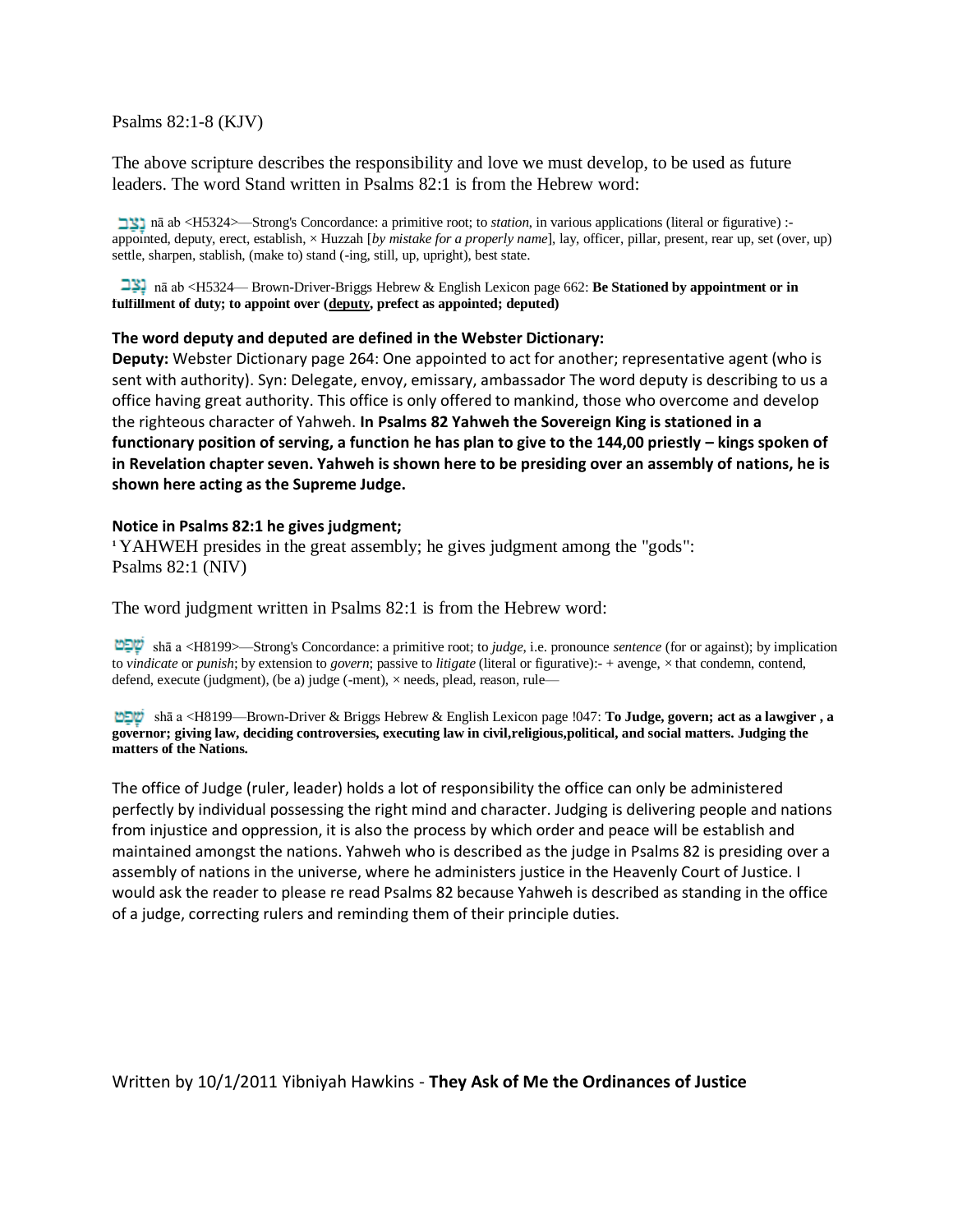**<sup>1</sup> Yahweh presides in the great assembly; he gives judgment among the "gods":**

**<sup>2</sup>"How long will you defend the unjust and show partiality to the wicked? Selah** 

**<sup>3</sup> Defend the cause of the weak and fatherless; maintain the rights of the poor and oppressed.** 

**<sup>4</sup> Rescue the weak and needy; deliver them from the hand of the wicked.**

**<sup>5</sup> "They know nothing, they understand nothing. They walk about in darkness; all the foundations of the earth are shaken.** 

**<sup>6</sup>"I said, 'You are "gods"; you are all sons of the Most High.'** 

**<sup>7</sup> But you will die like mere men; you will fall like every other ruler."** 

**<sup>8</sup> Rise up, O Yahweh, judge the earth, for all the nations are your inheritance**.

Psalms 82:1-8 (NIV)

Yahweh stands as a example for all who desire to be judges in the kingdom. The office of judge will involve tremendous responsibility on the part of a man or women, who will be required to have an unchangeable character. The unchangeableness of character will establish them as true leaders forever. Yahweh has promise to give rulership to mankind.

### **Notice this in the following scriptures:**

<sup>10</sup> "So listen to me, you men of understanding. Far be it from Yahweh to do evil, from the Almighty to do wrong. **<sup>11</sup>** He repays a man for what he has done; he brings upon him what his conduct deserves. **<sup>12</sup>**It is unthinkable that Yahweh would do wrong, that the Almighty would pervert justice. **<sup>13</sup>Who has he appointed over the earth? Who has he put in charge of the whole world? <sup>14</sup>** If it were his intention and he withdrew his spirit and breath, **<sup>15</sup>** all mankind would perish together and man would return to the dust. **<sup>16</sup>** "If you have understanding, hear this; listen to what I say. **<sup>17</sup>**Can he who hates justice govern? Will you condemn the just and mighty One? Job 34:10-17 (NIV)

The answer to question in verse 13 is **mankind** Yahweh has preserved rulership in his kingdom for mankind, who he has planned to give great power to carry out their office. Notice this fact in the following scriptures:

**<sup>3</sup>**When I consider your heavens, the work of your fingers, the moon and the stars, which you have set in place, **<sup>4</sup>** what, is man that you are mindful of him, the son of man that you care for him? **<sup>5</sup>** You made him a little lower than the heavenly beings and crowned him with glory and honor. <sup>6</sup>You made him ruler over the works of your hands; you put everything under his feet:<sup>7</sup> all flocks and herds, and the beasts of the field, <sup>8</sup> the birds of the air, and the fish of the sea, all that swim the paths of the seas. <sup>9</sup>O Yahweh, our Father, how majestic is your name in all the earth! Psalms 8:3-9 (NIV)

#### **In Iyyob 34:17 another question is ask**

<sup>17</sup>Can he who hates justice govern? Will you condemn the just and mighty One? Job 34:17 (NIV)

The answer to the question is **no,** there would prevail on the earth endless destruction and oppression. Yahweh is a just judge in him is no injustice; this character must be fully developed in all future rulers in his government.

**3** I will proclaim the name of Yahweh. Oh, praise the greatness of our Father! **<sup>4</sup>** He is the Rock, his works are perfect, and all his ways are just. A faithful Father who does no wrong, upright and just is he. Deut 32:3-4 (NIV)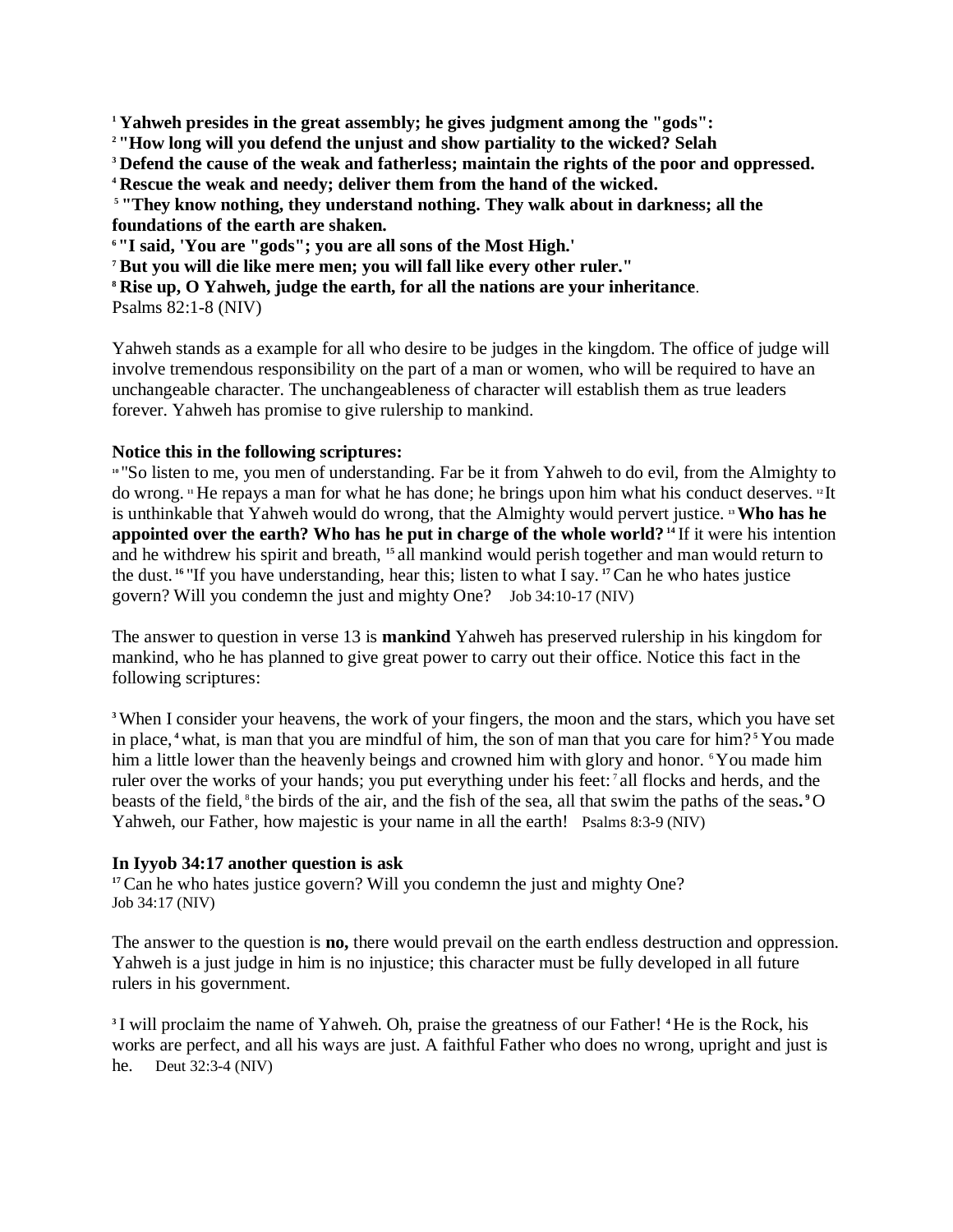**<sup>10</sup>** "So listen to me, you men of understanding. Far be it from Yahweh to do evil, from the Almighty to do wrong. **<sup>11</sup>** He repays a man for what he has done; he brings upon him what his conduct deserves. **<sup>12</sup>** It is unthinkable that Yahweh would do wrong, that the Almighty would pervert justice Job 34:10-12 (NIV)

All of you who desire to be rulers in the kingdom, should determine in your hearts you will be just like Yahweh ruling always with uprightness and justice.

# A Government of True Representation **They Ask of Me the Ordinances of Justice**

The institution of Human Government on the earth was entrusted to man, with the responsibility of governing the earth. The form of government we are experiencing today was prophesied from the beginning, to be given to the control of one of Noah sons. Yahphet was promise the governmental influence over nations of the earth, has a result of their governance the earth has become extremely violent and defile. The governmental system has remained under the control of the Gentiles (Children of Yahphet) they have proven throughout history they have only govern for selfish motives and not for Yahweh. The fail attempts of the nations to establish a government of peace is a result of them rejected the Laws of Yahweh. The Government of Peace has the power to establish peace, health, and prosperity without the curses. The Laws of Peace guarantee the existence and continuation of all nations on earth. Mankind's existence depends on the earth remaining in the perfect state Yahweh created it. Creation depends on mankind obeying and upholding the ordinances that support all that exists. If governments and their leaders would accept the Laws of Peace they could experience a world with enduring prosperity, health and everlasting peace. Yahweh desires that we would ask from him the ordinances of justice and peace.

The governments of man cannot afford any longer to rebel against Yahweh ruling over them, but instead must dedicate every resource they have to establish Yahweh Government of Peace. Yahweh from the beginning has established in substance the Creative force in the form of Laws, if these laws are followed they will secure for the nation continued existence without sin and death. History has preserved for us what has caused the governments to fail notice what is written for us in the following scripture.

**<sup>5</sup>** Yahweh saw how great man's wickedness on the earth had become, and that every inclination of the thoughts of his heart was only evil all the time. **<sup>6</sup>** Yahweh was grieved that he had made man on the earth, and his heart was filled with pain.<sup>7</sup> So Yahweh said, "I will wipe mankind, whom I have created, from the face of the earth--men and animals, and creatures that move along the ground, and birds of the air--for I am grieved that I have made them." Gen 6:5-7 (NIV)

#### Written by 10/1/2011 Yibniyah Hawkins - **They Ask of Me the Ordinances of Justice**

**<sup>11</sup>**Now the earth was corrupt in Yahweh's sight and was full of violence. **<sup>12</sup>** Yahweh saw how corrupt the earth had become, for all the people on earth had corrupted their ways. **<sup>13</sup>** So Yahweh said to Noah,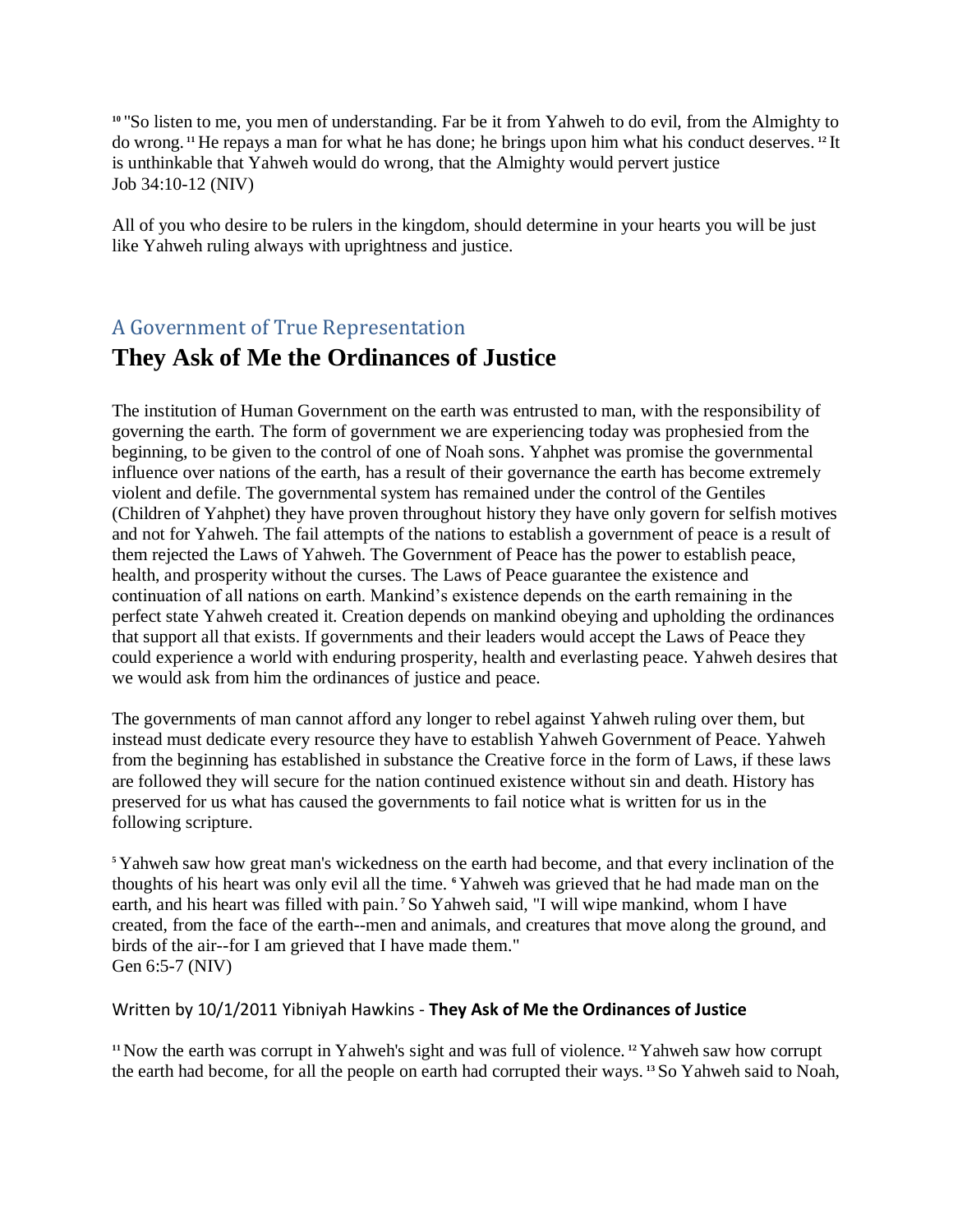"I am going to put an end to all people, for the earth is filled with violence because of them. I am surely going to destroy both them and the earth. Gen 6:11-13 (NIV)

The above verses prove that man was increasing in the earth, progressing in material development, and government. When the desire for material pursuits increases within the nations, this brought about moral corruption because of the lack moral inspiration. A Government lacking the teaching of moral and ethical principles will ultimately lead into war and the desolation of the earth.

**<sup>11</sup>**Now the earth was **corrupt in Yahweh's sight** and was full of violence. **<sup>12</sup>** Yahweh saw how corrupt the earth had become, **for all the people on earth had corrupted their ways**. **<sup>13</sup>**So Yahweh said to Noah, "**I am going to put an end to all people, for the earth is filled with violence because of them. I am surely going to destroy both them and the earth.**  Gen 6:11-13 (KJV)

The word **violence** written in Genesis 6:13 is from the Hebrew word:

gēzel <H1499>—Strong's Concordance: from <H1497> (gazal); *plunder*, i.e. *violence* :- violence, violent perverting.

 gāzal <H1497>—Strong's Concordance: a primitive root; to *pluck* off; specifically to *flay, strip* or *rob* :- catch, consume, exercise [robbery], pluck (off), rob, spoil, take away (by force, violence), tear.— Robbery ( a corrupting nature of violence which is capable of demolishing all that is righteous in human nature: Injustice is form of violence which includes oppression.

The violence that existed in the earth at that time actually caused disturbances in the environment, the food supply and also in the lives of mankind. The heart of man was evil continually and his desires were to hurt, destroy and murder. Plunging into war after war with no respect for life, evil is shown to prevail amongst mankind leading to the judgment of the flood.

Yahweh saw that the wickedness of man *was* great in the earth, and *that* every imagination of the thoughts of his heart *was* only **evil continually**. Gen 6:5 (KJV)

The word evil is from the Hebrew word:

 ra' <H7451—Strong's Concordance: from <H7489> (ra`a`); *bad* or (as noun) *evil* (natural or moral) :- adversity, affliction, bad, calamity, + displease (-ure), distress, evil ([-favouredness], man, thing), + exceedingly, × great, grief (-vous), harm, heavy, hurt (-ful), ill (favoured), + mark, mischief (-vous), misery, naught (-ty), noisome, + not please, sad (-ly), sore, sorrow, trouble, vex, wicked (-ly, -ness, one), worse (-st), wretchedness, wrong. [Incline feminine **ra**`ah; as adjective or noun.]

 rā'a' <H7489—Strong's Concordance: a primitive root; properly to *spoil* (literal by *breaking* to pieces); figurative to *make*  (or *be*) *good for nothing*, i.e. *bad* (physically, socially or morally) :- afflict, associate selves [*by mistake for* <H7462> (ra`ah)], break (down, in pieces), + displease, (be, bring, do) evil (doer, entreat, man), show self friendly [*by mistake for* <H7462> (ra`ah)], do harm, (do) hurt, (behave self, deal) ill, × indeed, do mischief, punish, still, vex, (do) wicked (doer, -ly), be (deal, do) worse.

The evil included **bestiality, adultery, fornication and idolatry.** These evil deeds have severe and devastating consequences for man and animal life. The lesson Yahweh was trying to convey to mankind is that we need true leaders, who will remain strict in teaching righteousness and executing true justice. The lesson of the flood was also to cause man to realize that they need a Government of True Representation one that is basis wholly on the Laws of Peace.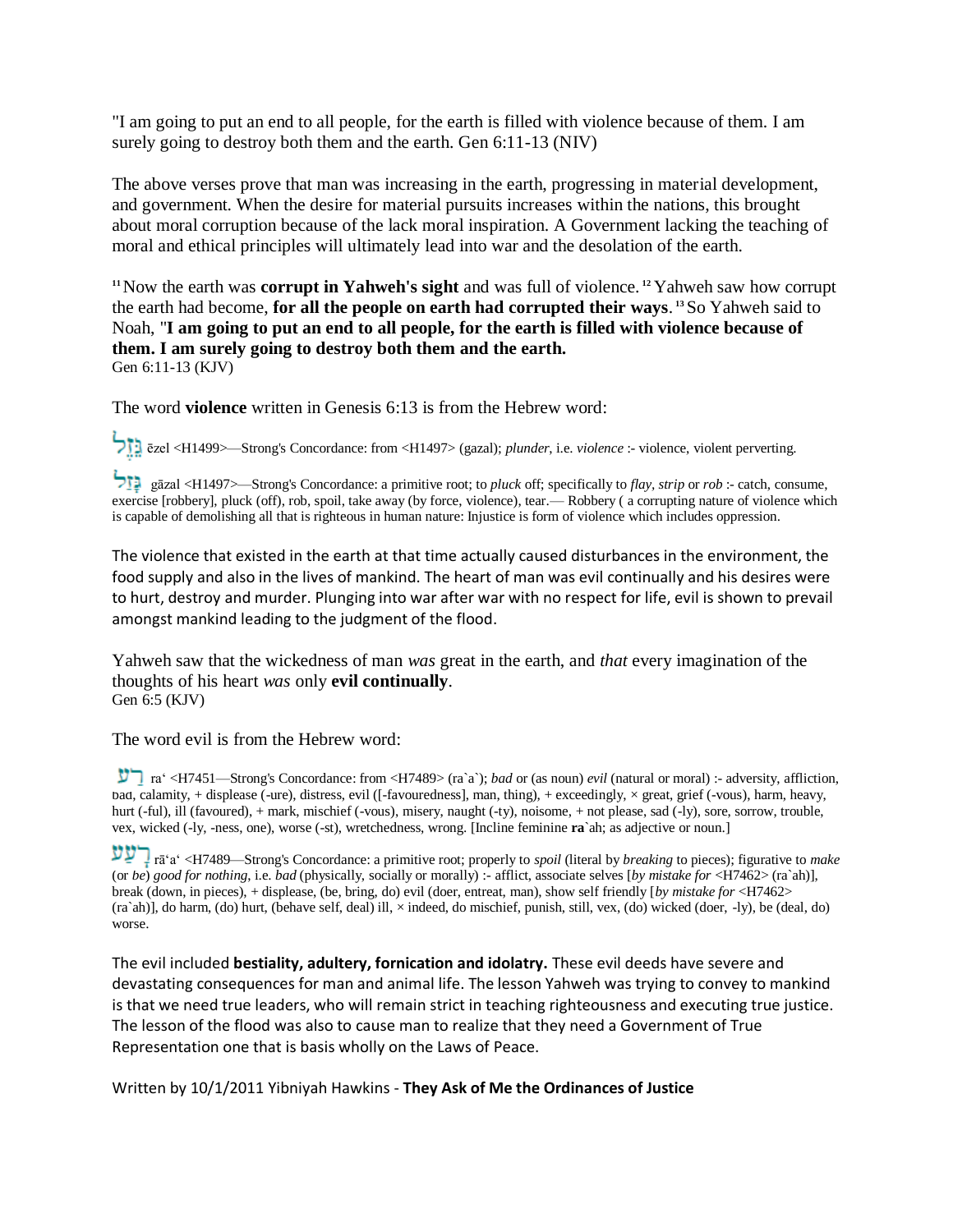## The Future Shamayim

## **They Ask of Me the Ordinances of Justice**

Yahshua Messiah became for all future judges (rulers) a example of leadership, which is service to his fellowman. Yahshua also reveal to us why Yahweh created mankind and the function the future rulers will perform in their service to mankind. Notice this in the following scripture:

**<sup>39</sup>**Yahshua said, **for judgment I am come into this world**, that they which see not might see; and that they which see might be made blind. **<sup>40</sup>**And *some* of the Pharisees which were with him heard these words, and said unto him, are we blind also? **<sup>41</sup>** Yahshua said unto them, if ye were blind, ye should have no sin: but now ye say, we see; therefore your sin remained. John 9:39-41 (KJV)

The word judgment written in John 9:39 is from the Greek word:

κρίνω krinō <G2919— Thayer's Greek-English Lexicon of the New Testament by Joseph H. Thayer **To judge; a. to pronounce an opinion concerning right and wrong; the forensic sense: giving prominence to the intellectual process, the sifting and weighing of evidence} of human judge. Hebraistically to rule, govern; to preside over with the power of giving judicial decisions.** 

#### **The Greek word Krino is transliterated from the Hebrew word:**

 shā a <H8199—The Brown-Driver-& Briggs Hebrew and English Lexicon page 1047 : **To act as a lawgiver , judge, governor(giving law, deciding controversies and executing law, civil, religious, political and social; decide controversy, discriminate between. Persons in civil, political, domestic and religious questions. Syn. # 2940** 

 a'am <H2940—from <H2938> (ta`am); properly a *taste*, i.e. **(figurative)** *perception*; by implication *intelligence***;** transit. A *mandate*: - advice, behavior, decree, discretion, **judgment**, **reason, taste, understanding**.

 a'am**— Judgment**: Preaching from Types/ Metaphors of the Bible page. 164: **To discern the will of Yahweh; to teach mankind truth, an uphold them in the right course** 

**We need true leaders who will develop the ability to discern the will of Yahweh, remain strict in teaching, and upholding mankind in the right course. The future judges of the earth will establish the rule of Yahweh (a moral order of government.) These future leaders will be able to discern the wisdom of Yahweh helping them govern all creation.** 

#### **Notice what Isayah the prophet says about these future leaders:**

**<sup>13</sup>**Who has understood the mind of Yahweh, or what man will he teach instruction? **<sup>14</sup>**Whom will He counsel, instruct or teach in way of justice, knowledge, or the way of understanding the Law, in order to separate him for a holy purpose? Isaiah 40:13-14 (NIV)

<sup>18</sup> Yahweh longs to be merciful to you; he rises to show you compassion. Yahweh is a Father of justice. Blessed are all who wait for him! **<sup>19</sup>**O people of Zion, who live in Jerusalem, you will weep no more. How gracious he will be when you cry for help! As soon as he hears, he will answer you. **<sup>20</sup>** Although Yahweh gives you the bread of adversity and the water of affliction**, your teachers will be hidden no more; with**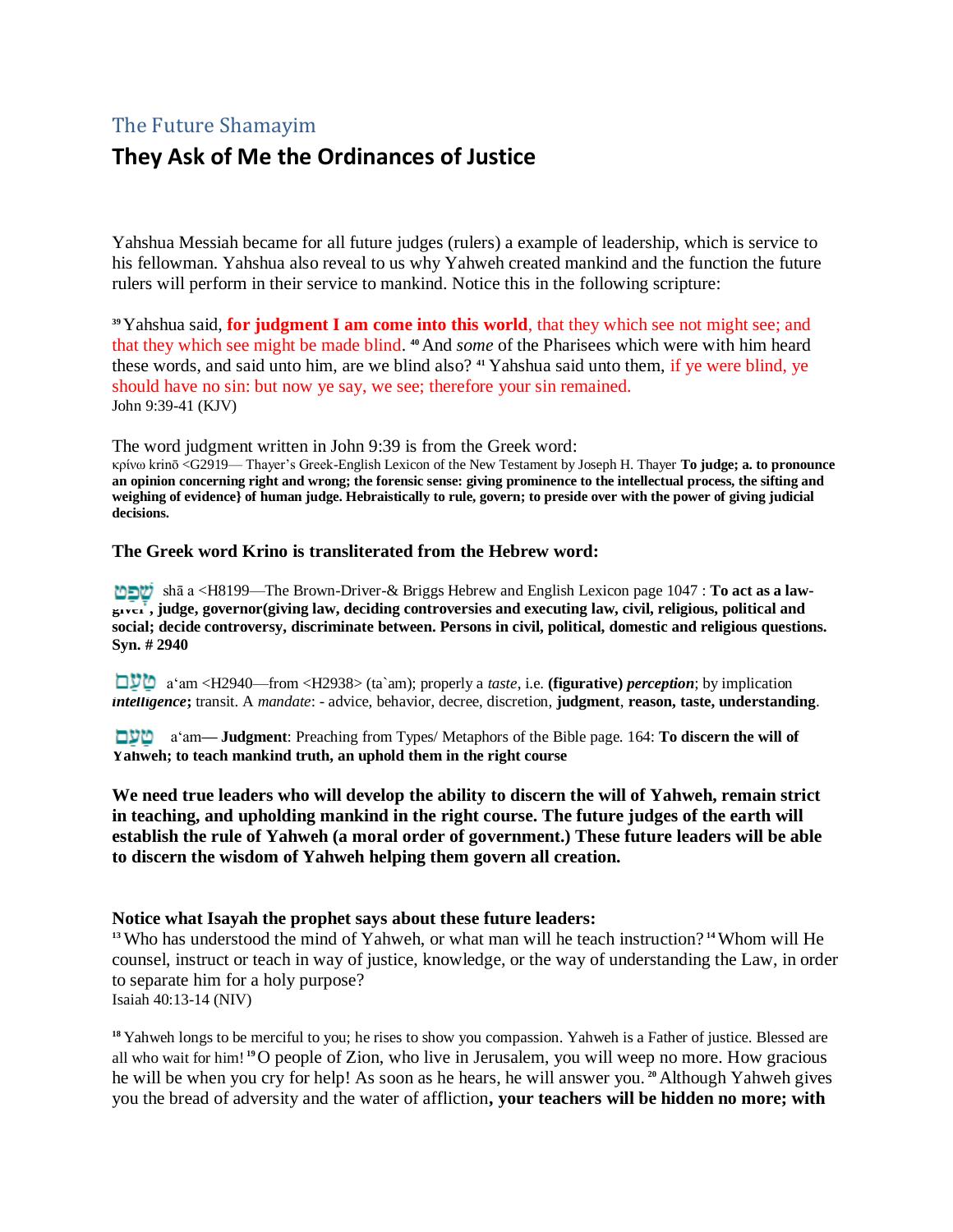**your own eyes you will see them. 21 Whether you turn to the right or to the left, your ears will hear a voice behind you, saying, "This is the way; walk in it." <sup>22</sup>** Then you will defile your idols overlaid with silver and your images covered with gold; you will throw them away like a menstrual cloth and say to them, "Away with you!" **<sup>23</sup>** He will also send you rain for the seed you sow in the ground, and the food that comes from the land will be rich and plentiful. In that day your cattle will graze in broad meadows. Isaiah 30:18-23 (NIV)

**Isayah the prophet reveals to us that these men and women will instruct all mankind in the ways of true knowledge, justice and the way of understanding the Laws of Peace. The future teachers are shown by the prophets to be called by Yahweh who chooses them from the foundation of the world.** 

**<sup>11</sup>** "This is what Yahweh says-- the Holy One of Israel, and it's Maker: Concerning things to come, do you question me about my children, or give me orders about the work of my hands? Isaiah 45:11 (NIV)

**<sup>6</sup>**I will say to the north, 'Give them up!' and to the south, 'Do not hold them back.' Bring my sons from afar and my daughters from the ends of the earth-- **<sup>7</sup>**everyone who is called by my name, whom I created for my glory, whom I formed and made." Isaiah 43:6-7 (NIV)

**<sup>3</sup>**Praise be to the Yahweh the Father of our King Yahshua Messiah, who has blessed us with all spiritual blessing of the heavens in Messiah. **<sup>4</sup> For he chose us with him before the creation of the world to be holy and blameless in his sight. In love <sup>5</sup> he preordaining us to be adopted as his sons through Yahshua Messiah, according to the righteous pleasure of His Plan -- <sup>6</sup>**to the praise of his glorious love, which he has freely given us in the one he loves. **<sup>7</sup>** In him we have redemption through his blood, the forgiveness of sins, in accordance with the riches of Yahweh's pardon<sup>8</sup> which **he has made to abound toward us with all wisdom and understanding**. **<sup>9</sup>** And he made known to us the mystery of his will according to his righteous pleasure, which he purposed in Himself, Eph 1:3- 9 (NIV)

**These individual will be given authority to govern the earth, they will guide all nations into lasting peace. The Government of Peace will establish Judges who will instruct all nations in Yahweh's judgments. Yahweh's Judgments are prophesied to establish righteousness in the earth, the Messiah in** John 9:39 **reveal to us the purpose for mankind being created. The sons and daughters of Yahweh who he foreknew he has purpose form the beginning to teach man in the ways of righteousness and peace.** 

#### **Notice this in the following scriptures:**

**<sup>8</sup>** Yea, in the way of your judgments, O Yahweh, have we waited for thee; the desire of *our* soul *is* to thy name, and to the remembrance of thee. **<sup>9</sup>** With my soul have I desired thee in the night; yea, with my spirit within me will I seek thee early: for when thy judgments *are* in the earth, the inhabitants of the world will learn righteousness.

Isaiah 26:8-9 (KJV)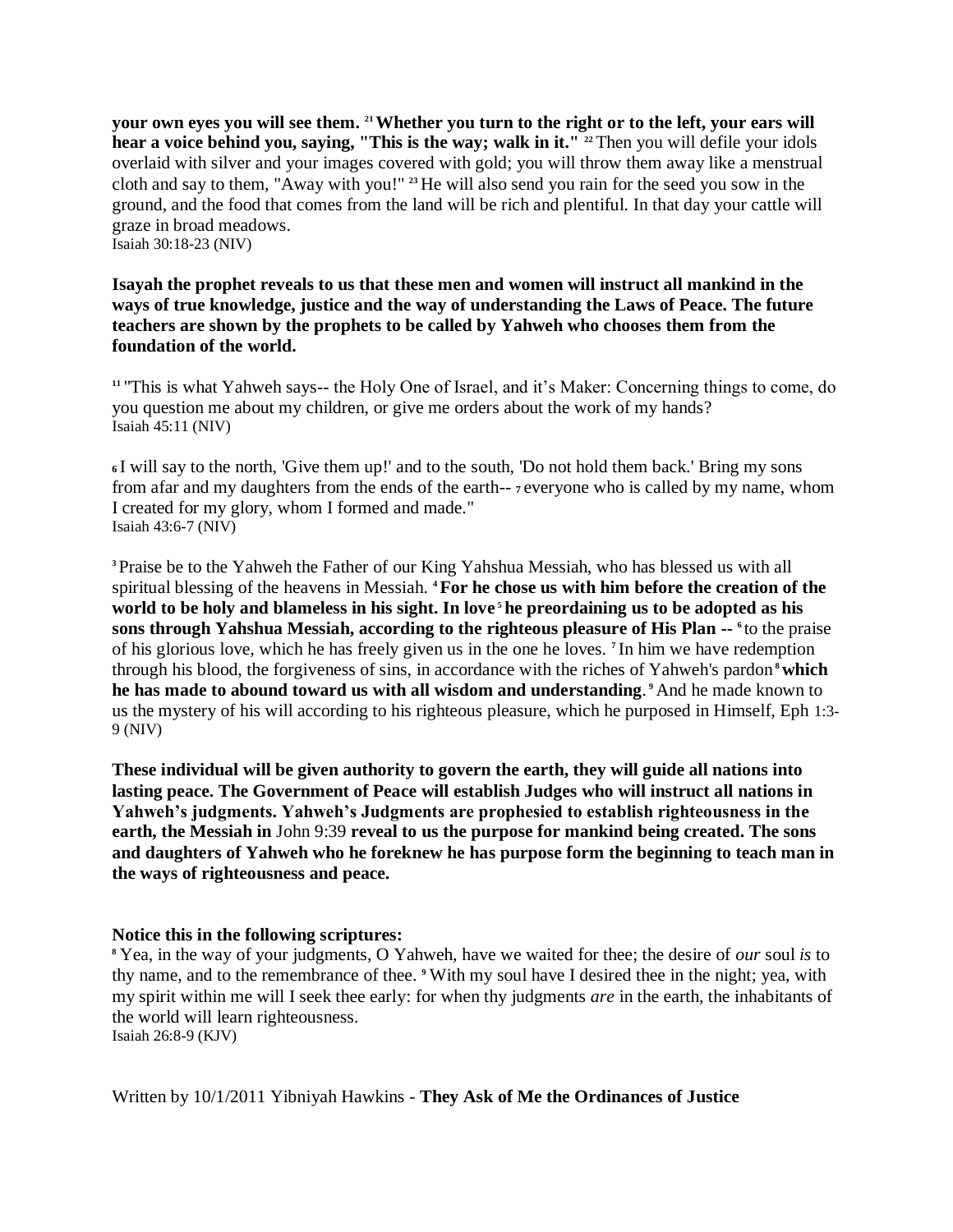**<sup>1</sup>** Behold, a king shall reign in righteousness, and princes shall rule in judgment. <sup>16</sup>Then judgment shall dwell in the wilderness, and righteousness remains in the fruitful field. <sup>17</sup> And the work of righteousness shall be peace; and the effect of righteousness quietness and assurance forever. **18** And my people shall dwell in a peaceable habitation, and in sure dwellings, and in quiet resting places; **19** When it shall hail, coming down on the forest; and the city shall be low in a low place.

Isaiah 32:1,16-19 (KJV)

#### **The scripture also reveals to us what occurs when there are no righteous teachers in the earth. When the Teachers of Righteousness are taken away from the earth, evil and corruption prevails within our governments and communities.**

<sup>16</sup>Wash you, make you clean; put away the evil of your doings from before mine eyes; cease to do evil; <sup>17</sup> Learn to do well; seek judgment, relieve the oppressed, judge the fatherless, plead for the widow. <sup>18</sup> Come now, and let us reason together, saith Yahweh: though your sins be as scarlet, they shall be as white as snow; though they be red like crimson, they shall be as wool. **<sup>19</sup>** If ye be willing and obedient, ye shall eat the good of the land: **<sup>20</sup>** But if ye refuse and rebel, ye shall be devoured with the sword: for the mouth of Yahweh hath spoken *it*.

Isaiah 1:16-20 (KJV)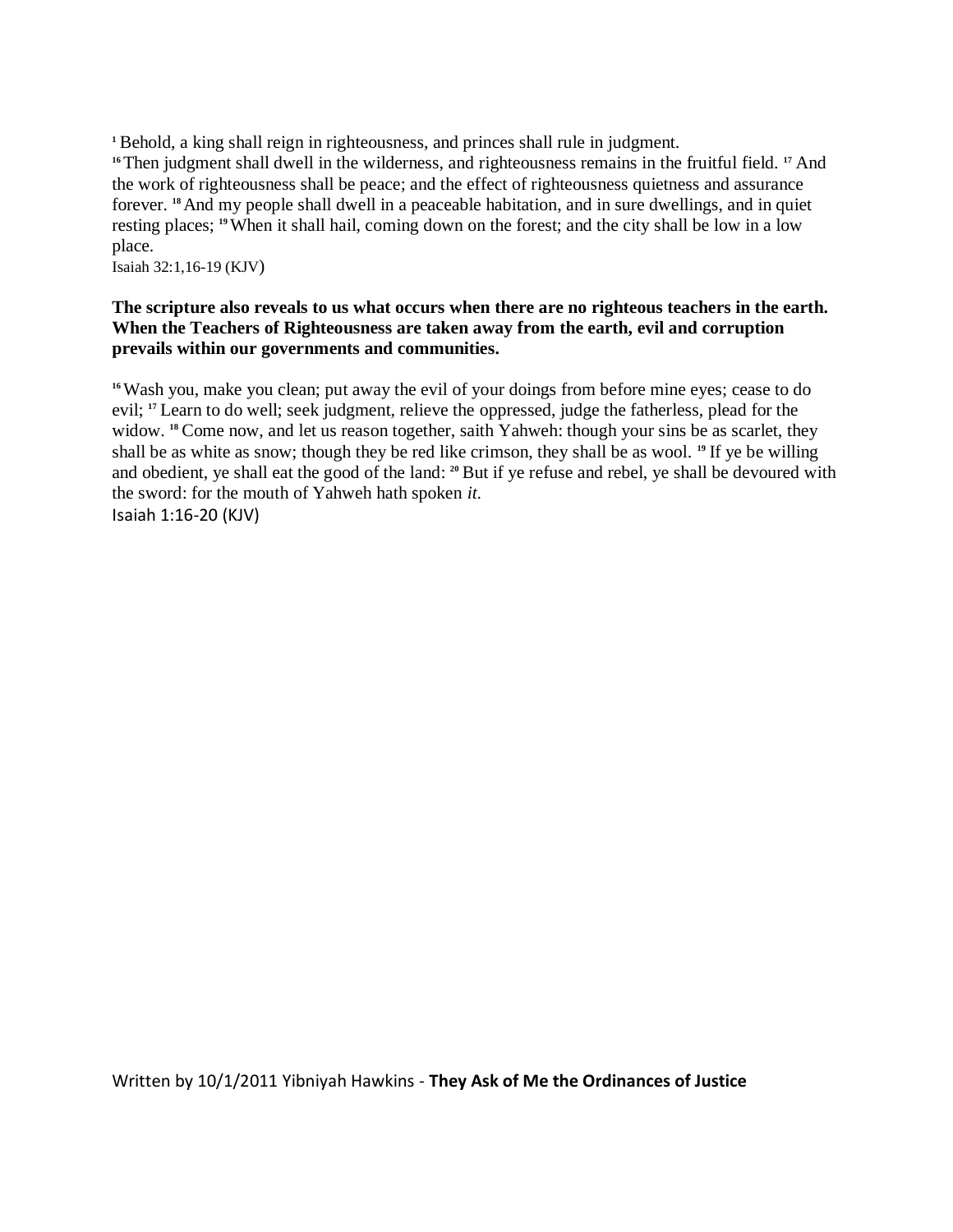## **He bewails Judah's wickedness, and foretells God's judgments**

<sup>21</sup> How is the faithful city become an harlot! it was full of judgment; righteousness lodged in it; but now murderers. **22** Thy silver is become dross, thy wine mixed with water: **<sup>23</sup>** Thy princes *are*  rebellious, and companions of thieves: every one loveth gifts, and followeth after rewards: they judge not the fatherless; neither doth the cause of the widow come unto them. **<sup>24</sup>** Therefore said the Father, Yahweh of hosts, the mighty One of Israel, Ah, I will ease me of mine adversaries, and avenge me of mine enemies: **<sup>25</sup>** And I will turn my hand upon thee, and purely purge away thy dross, and take away all thy tin: **<sup>26</sup>** And I will restore thy judges as at the first, and thy counsellors as at the beginning: afterward thou shall be called, The city of righteousness, the faithful city. **<sup>27</sup>** Zion shall be redeemed with judgment and her converts with righteousness Isaiah 1:21-27 (KJV)

**<sup>1</sup>** Behold, the YAHWEH'S hand is not shortened, that it cannot save; neither his ear heavy, that it cannot hear: **2** But your iniquities have separated between you and your Father, and your sins have hid *his* face from you, that he will not hear. **<sup>3</sup>** For your hands are defiled with blood, and your fingers with iniquity; your lips have spoken lies, your tongue hath muttered perverseness. **<sup>4</sup>** None called for justice, nor *any* pleaded for truth: they trust in vanity, and speak lies; they conceive mischief, and bring forth iniquity. **<sup>5</sup>** They hatch cockatrice' eggs, and weave the spider's web: he that eateth of their eggs dieth, and that which is crushed breaketh out into a viper. **<sup>6</sup>** Their webs shall not become garments; neither shall they cover themselves with their works: their works *are* works of iniquity, and the act of violence *is* in their hands. **7** Their feet run to evil, and they make haste to shed innocent blood: their thoughts *are* thoughts of iniquity; wasting and destruction *are* in their paths. **<sup>8</sup>** The way of peace they know not; and *there is* no judgment in their goings: they have made them crooked paths: whosoever goeth therein shall not know peace. Isaiah 59:1-8 (KJV)

## **Calamity is punishment for sin**

**<sup>9</sup>**Therefore is judgment far from us, neither doth justice overtake us: we wait for light, but behold obscurity; for brightness, *but* we walk in darkness. **<sup>10</sup>** We grope for the wall like the blind, and we grope as if *we had* no eyes: we stumble at noonday as in the night; *we are* in desolate places as dead *men*. **<sup>11</sup>** We roar all like bears, and mourn sore like doves: we look for judgment, but *there is* none; for salvation, *but* it is far off from us. <sup>12</sup> For our transgressions are multiplied before thee, and our sins testify against us: for our transgressions *are* with us; and *as for* our iniquities, we know them; **<sup>13</sup>** In transgressing and lying against Yahweh, and departing away from our Father, speaking oppression and revolt, conceiving and uttering from the heart words of falsehood. **<sup>14</sup>** And judgment is turned away backward and justice standeth afar off: for truth is fallen in the street, and equity cannot enter. Isaiah 59:9-14 (KJV)

**Yahweh reveals to us the oppression that results when his judgments are not heeded by man.**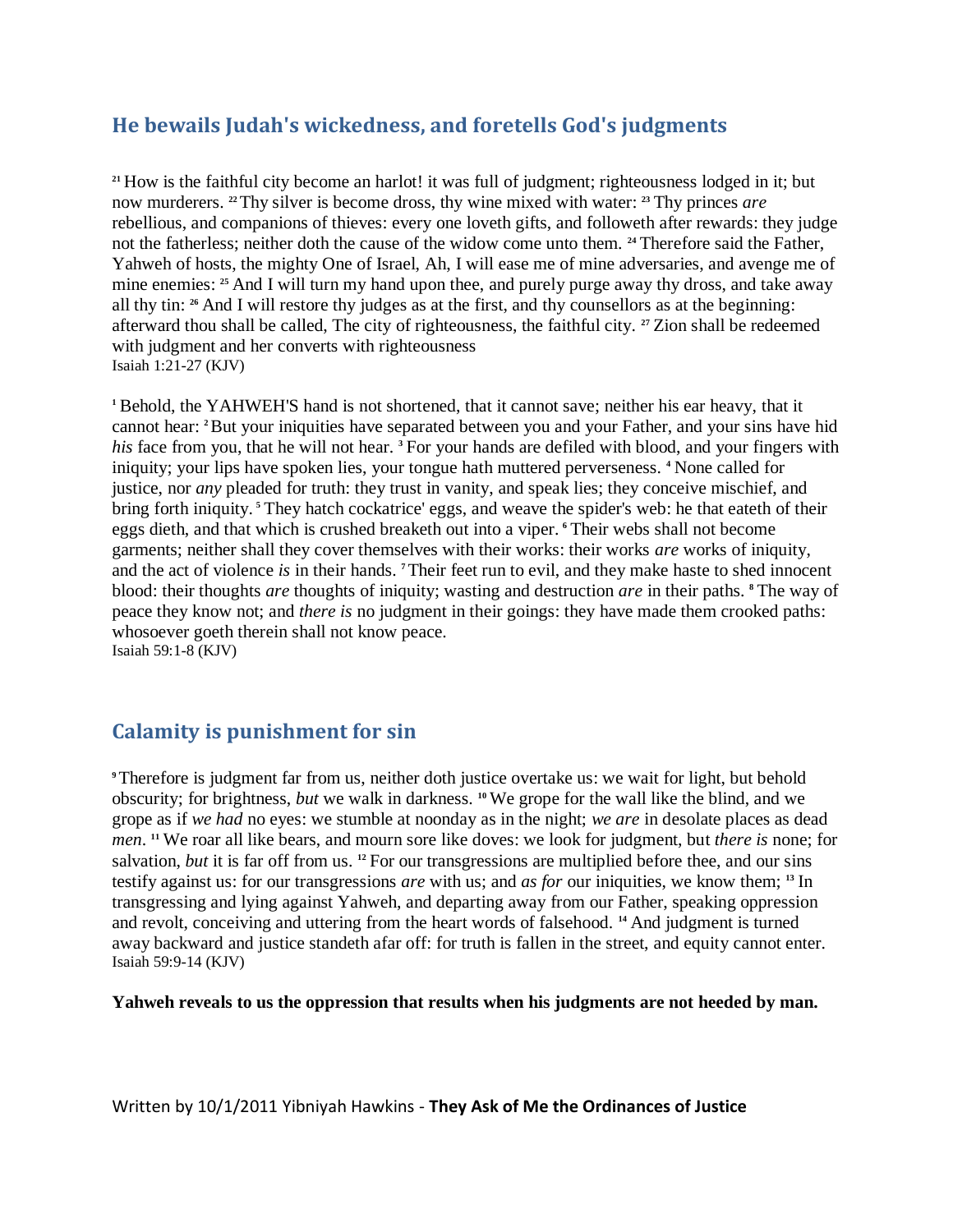## **Wickedness goes often unpunished**

**<sup>1</sup>** Why, seeing times are not hidden from the Almighty, do they that know him not see his days? **<sup>2</sup>** *Some* remove the landmarks; they violently take away flocks, and feed *thereof*. **<sup>3</sup>**They drive away the ass of the fatherless; they take the widow's ox for a pledge. **<sup>4</sup>** They turn the needy out of the way: the poor of the earth hide themselves together. **<sup>5</sup>** Behold, *as* wild asses in the desert, go they forth to their work; rising betimes for a prey: the wilderness *yielded* food for them *and* for *their* children. **<sup>6</sup>** They reap *everyone* his corn in the field: and they gather the vintage of the wicked. **<sup>7</sup>** They cause the naked to lodge without clothing, that *they have* no covering in the cold. **<sup>8</sup>** They are wet with the showers of the mountains, and embrace the rock for want of a shelter. **<sup>9</sup>** They pluck the fatherless from the breast, and take a pledge of the poor. **<sup>10</sup>** They cause *him* to go naked without clothing, and they take away the sheaf *from* the hungry; **<sup>11</sup>** *Which* make oil within their walls, *and* tread *their* winepresses, and suffer thirst. **<sup>12</sup>** Men groan from out of the city, and the soul of the wounded crieth out: yet Yahweh layeth not folly *to them*. **<sup>13</sup>** They are of those that rebel against the light; they know not the ways thereof, nor abide in the paths thereof. **<sup>14</sup>** The murderer rising with the light killed the poor and needy, and in the night is as a thief. **<sup>15</sup>** The eye also of the adulterer waited for the twilight, saying, No eye shall see me: and disguised *his* face. **<sup>16</sup>** In the dark they dig through houses, *which* they had marked for themselves in the daytime: they know not the light. Job 24:1-16 (KJV)

**The family of Shem the son of Noah were preordain from the beginning to establish a Court of Justice in all nations. These courts of justices were commanded to be established in all nations so they can receive a decision regarding their political, civil, domestic and religious questions. The judges (rulers) from the line of Shem will make known to the nations Yahweh's Laws as the only means to resolve all controversies and cause war to cease. When judges were set up in Israyl the nation learn righteousness. Notice in the following scriptures:** 

**<sup>3</sup>** Yahweh was with Jehoshaphat, because he walked in the ways of his father David, and sought not unto Balaam; **<sup>4</sup>** But sought Yahweh Father of his father, and walked in his commandments, and not after the doings of Israel. **<sup>5</sup>** Therefore Yahweh established the kingdom in his hand; and all Judah brought to Jehoshaphat presents; and he had riches and honor in abundance. **<sup>6</sup>** And his heart was firmly set on the ways of Yahweh: moreover he took away the high places and groves out of Judah. **<sup>7</sup>** Also in the third year of his reign he dispatch to his official sons of virtue, *even* to Benhail, and to Obadiah, and to Zechariah, and to Nethaneel, and to Michaiah, **to teach in the cities of Judah. 8 And with them** *he sent* **Levites,** *even* **Shemaiah, and Nethaniah, and Zebadiah, and Asahel, and Shemiramoth, and Jehonathan, and Adonijah, and Tobijah, and Tobadonijah, Levites; and with them Elishama and Jehoram, priests. <sup>9</sup>** And they taught in Judah, and *had* the book of the law of Yahweh with them, and went about throughout all the cities of Judah, and taught the people. 2 Chron 17:3-9 (KJV)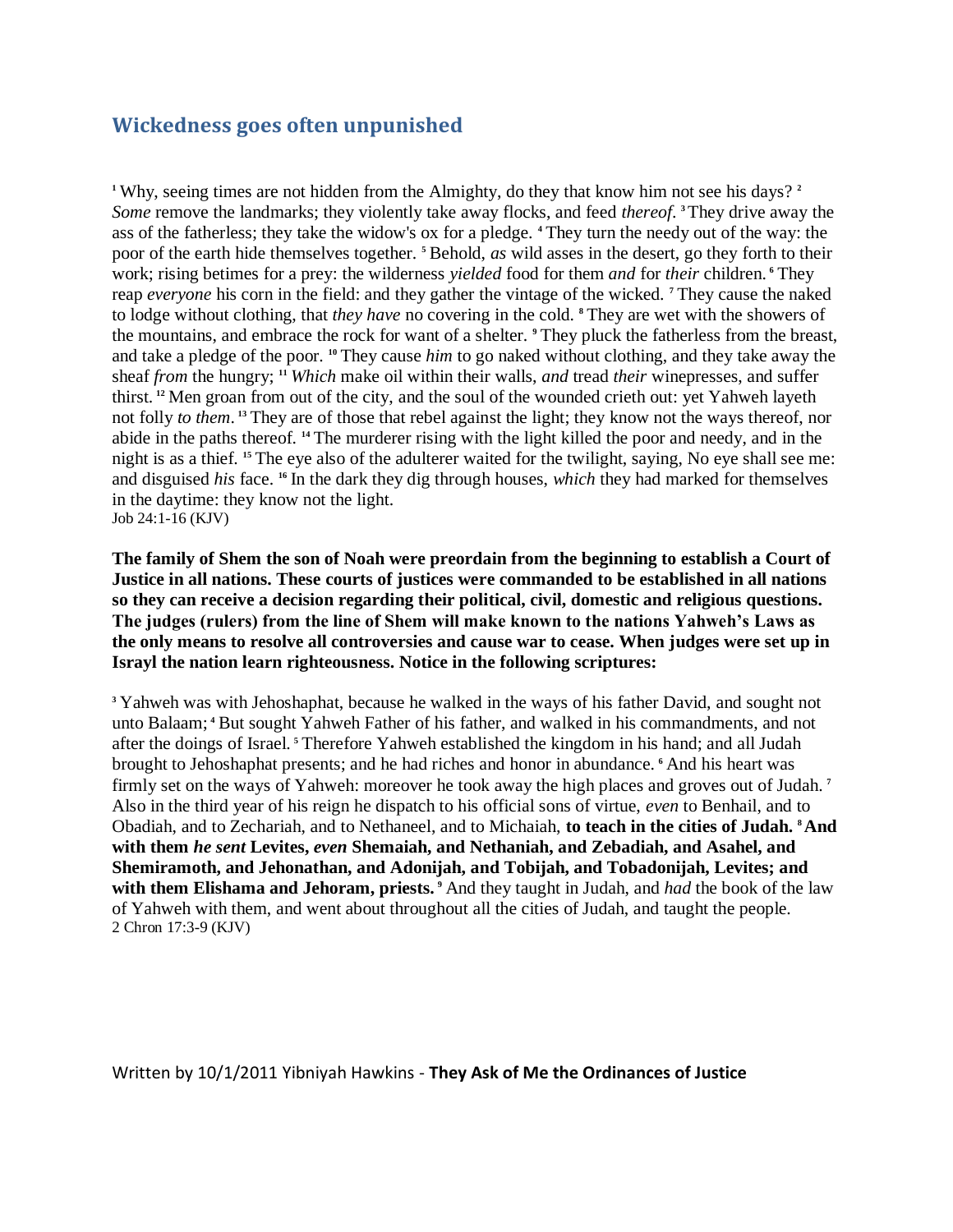Yahweh raised up King Yahshaphat who brought forth judges who establish righteousness and peace for a time under his rulership. King Yahshaphat sought Yahweh with all his heart he was respected by all the Children of Israyl. He dispatch amongst them judges and teachers of the Book of the Law. Riches and honor throughout the history of the Kings of Yahdah and Israyl had proven to be an impediment, causing the kings of Israyl and Yahdah to become pride falling into sin and corruption. The honor and wealth he acquired had the opposite effect on Yahshaphat, his success fuel his obedience to Yahweh. The more he acquire the more he sought Yahweh's way, therefore his obedience cause him to seek Yahweh diligently. He is an example to future rulers on how to overcome the spirit of pride. The reverence of Yahweh he promoted amongst the surrounding nations causing an awe-inspiring devotion to Yahweh. Yahshaphat cause righteousness and justice to be established in his kingdom he achieves this by set-up a teaching ministry. He establishes an example and model that must be adopted by all nations. The setting-up of judges (rulers) in all nations for the purpose of teaching and instructing all nations in the Laws of righteousness and peace.

Notice this in the following scriptures

**<sup>4</sup>** And Jehoshaphat dwelt at Jerusalem: and he went out again through the people from Beersheba to mount Ephraim, and brought them back unto Yahweh Father of their fathers.

## **His instructions to the judges**

**<sup>5</sup>** And he set judges in the land throughout all the fenced cities of Judah, city by city, **6** And said to the judges, Take heed what ye do: for ye judge not for man, but for Yahweh, who *is* with you in judgment. **<sup>7</sup>** Wherefore now let the reverence of Yahweh be upon you; take heed and do *it*: for *there is*  no iniquity with Yahweh our Father, or respect of persons, nor taking of gifts. **<sup>8</sup>** Moreover in Jerusalem did Jehoshaphat set of the Levites, and *of* the priests, and of the chief of the fathers of Israel, for the judgment of Yahweh, and for controversies, when they returned to Jerusalem. **<sup>9</sup>** And he charged them, saying, Thus shall ye do in the reverence of Yahweh, faithfully, and with a perfect heart. **<sup>10</sup>** And what cause whatsoever shall come to you of your brethren that dwell in their cities, between blood and blood, between law and commandment, statutes and judgments, ye shall even warn them that they trespass not against Yahweh, and *so* wrath come upon you, and upon your brethren: this do, and ye shall not trespass. **<sup>11</sup>** And, behold, Amariah the chief priest *is* over you in all matters of Yahweh; and Zebadiah the son of Ishmael, the ruler of the house of Judah, for all the king's matters: also the Levites *shall be* officers before you. Deal courageously, and may Yahweh be on the side of the innocent. 2 Chron 19:4-11 (KJV)

#### **The promise made to Abraham that his seed would be a blessing to all nations will be fulfilled through the establishment of 144,000 priestly-kings in their appoint offices to guide all the nations of the earth.**

**<sup>17</sup>**Yahweh said, Shall I hide from Abraham that thing which I do; **<sup>18</sup>** seeing that Abraham shall surely become a great and mighty nation, and all the nations of the earth shall be blessed in him? **<sup>19</sup>** For I know him, that he will command his children and his household after him, and they shall keep the way of Yahweh, to do justice and judgment; that Yahweh may bring upon Abraham that which he hath spoken of him. Gen 18:17-19 (KJV)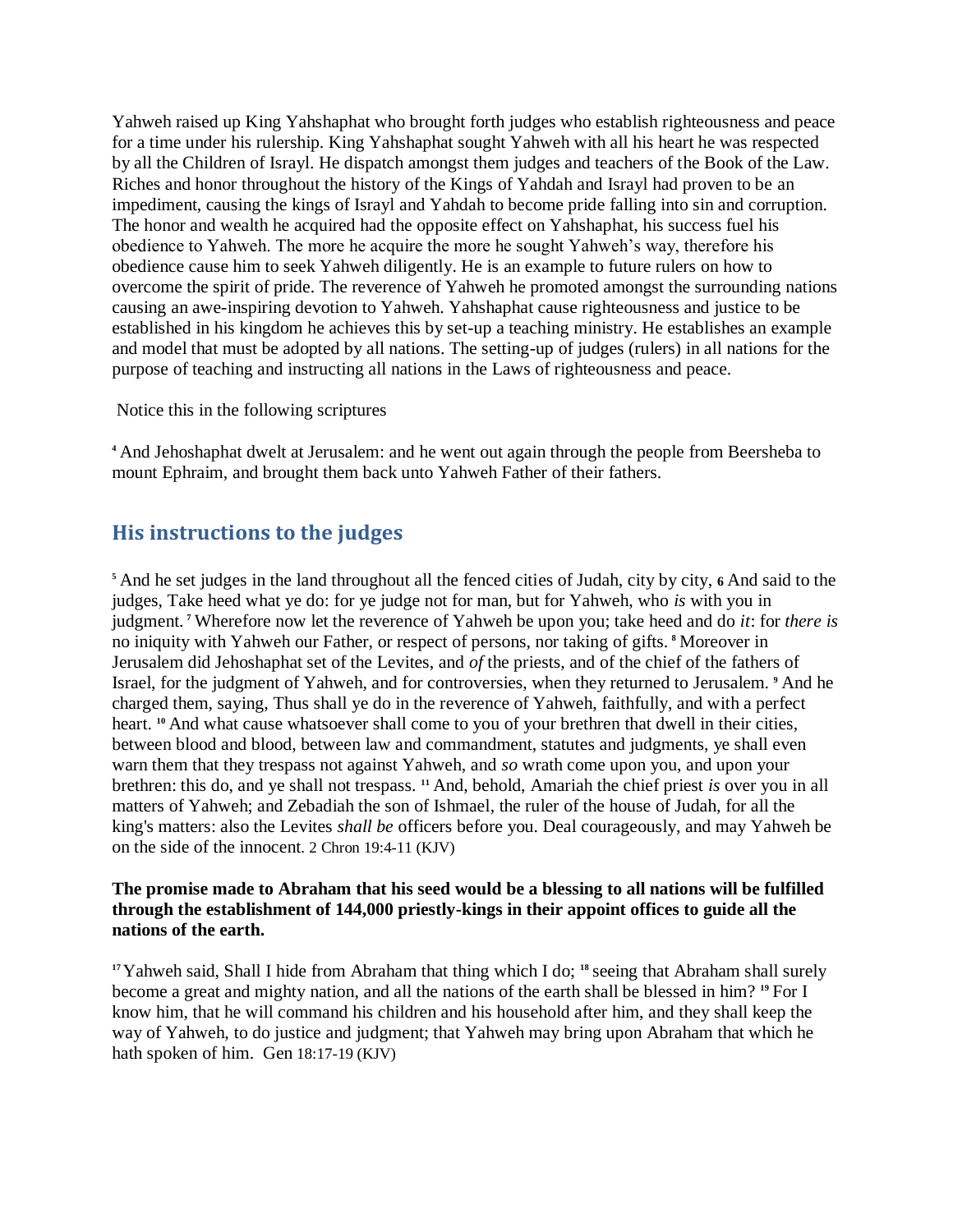**<sup>3</sup>**Sojourn in this land, and I will be with thee, and will bless thee; for unto thee, and unto thy seed, I will give all these countries, and I will perform the oath which I swore unto Abraham thy father; <sup>4</sup> And I will make thy seed to multiply as the stars of heaven, and will give unto thy seed all these countries; and in thy seed shall all the nations of the earth be blessed; **<sup>5</sup>** Because that Abraham obeyed my voice, and kept my charge, my commandments, my statutes, and my laws. Gen 26:3-5 (KJV)

<sup>17</sup> That in blessing I will bless thee, and in multiplying I will multiply thy seed as the stars of the heaven, and as the sand which *is* upon the sea shore; and thy seed shall possess the gate of his enemies; **18 And in thy seed shall all the nations of the earth be blessed; because thou hast obeyed my voice.** Gen 22:17-18 (KJV)

#### **The future rulers from Abraham seed have not been fully gathered, the prophets Isayah reveals that they will be fully gathered in the last days to be train for their future jobs.**

**<sup>5</sup>**And now, Yahweh said who form me from the womb *to be* his servant, to bring Jacob again to him, **Though Israel be not gathered, yet shall I be glorious in the eyes of the Yahweh**, and my Father shall be my strength. **<sup>6</sup>** And he said, It is a light thing that thou shouldest be my servant to raise up the people of Jacob, and to restore the preserved of Israel: I will also give thee for a light to the Gentiles, that thou mayest be my salvation unto the end of the earth. Isaiah 49:5-6 (KJV)

**<sup>12</sup>** And it shall come to pass in that day, *that* Yahweh shall beat off from the channel of the river unto the stream of Egypt, and ye shall be gathered one by one, O ye children of Israel. **<sup>13</sup>** And it shall come to pass in those days, that the great trumpet shall be blown, and they shall come which were ready to perish in the land of Assyria, and the outcasts in the land of Egypt, and shall worship Yahweh in the holy mount at Jerusalem. Isaiah 27:12-13 (KJV)

#### **The purpose of this work is to convince our national leaders to consider Yahweh and his Government of Peace. We have also written this work to the remnant of future rulers who Yahweh has prophesied to call out from the nations in this generation. The nations from which Yahweh will gather his children are also given to us in the Holy Scriptures.**

<sup>10</sup> And in that day there shall be a root of Jesse, which shall stand for an ensign of the people; to it shall the Gentiles seek: and his rest shall be glorious**. 11** And it shall come to pass in that day, *that* the Lord shall set his hand again the second time to recover the remnant of his people, which shall be left, from Assyria, and from Egypt, and from Pathros, and from Cush, and from Elam, and from Shinar, and from Hamath, and from the islands of the sea. **<sup>12</sup>** And he shall set up an ensign for the nations, and shall assemble the outcasts of Israel, and gather together the dispersed of Judah from the four corners of the earth. **<sup>13</sup>** The envy also of Ephraim shall depart, and the adversaries of Judah shall be cut off: Ephraim shall not envy Judah, and Judah shall not vex Ephraim. **14** But they shall fly upon the shoulders of the Philistines toward the west; they shall spoil them of the east together: they shall lay their hand upon Edom and Moab; and the children of Ammon shall obey them. **<sup>15</sup>** Yahweh shall utterly destroy the tongue of the Egyptian sea; and with his mighty wind shall he shake his hand over the river, and shall smite it in the seven streams, and make *men* go over dry-shod. **<sup>16</sup>** And there shall be an highway for the remnant of his people, which shall be left, from Assyria; like as it was to Israel in the day that he came up out of the land of Egypt. Isaiah 11:10-16 (KJV)